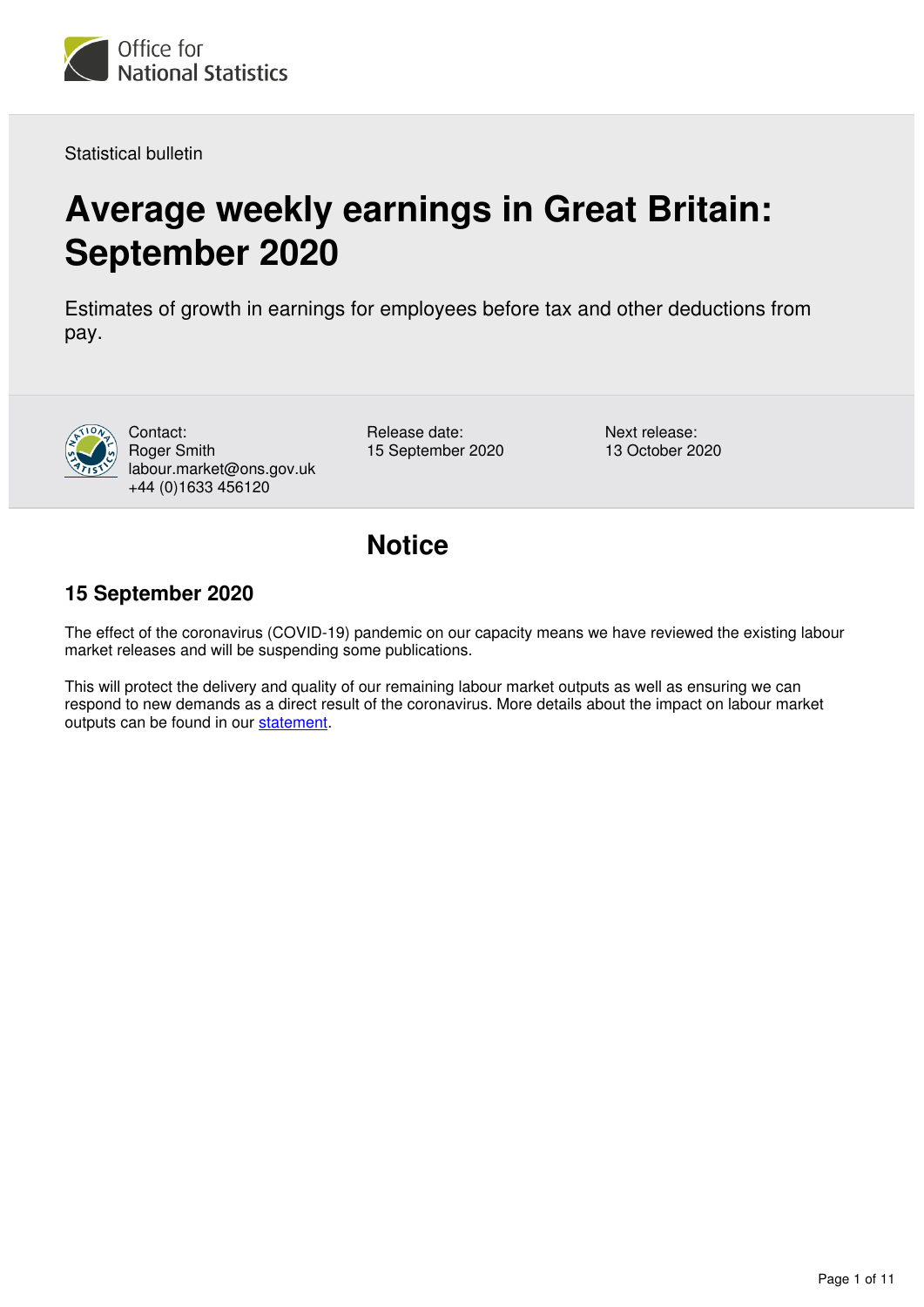# **Table of contents**

- 1. [Other pages in this release](#page-2-0)
- 2. [Main points for May to July 2020](#page-2-1)
- 3. [Analysis of average weekly earnings](#page-3-0)
- 4. [Average weekly earnings data](#page-7-0)
- 5. [Glossary](#page-7-1)
- 6. [Measuring the data](#page-8-0)
- 7. [Strengths and limitations](#page-10-0)
- 8. [Related links](#page-10-1)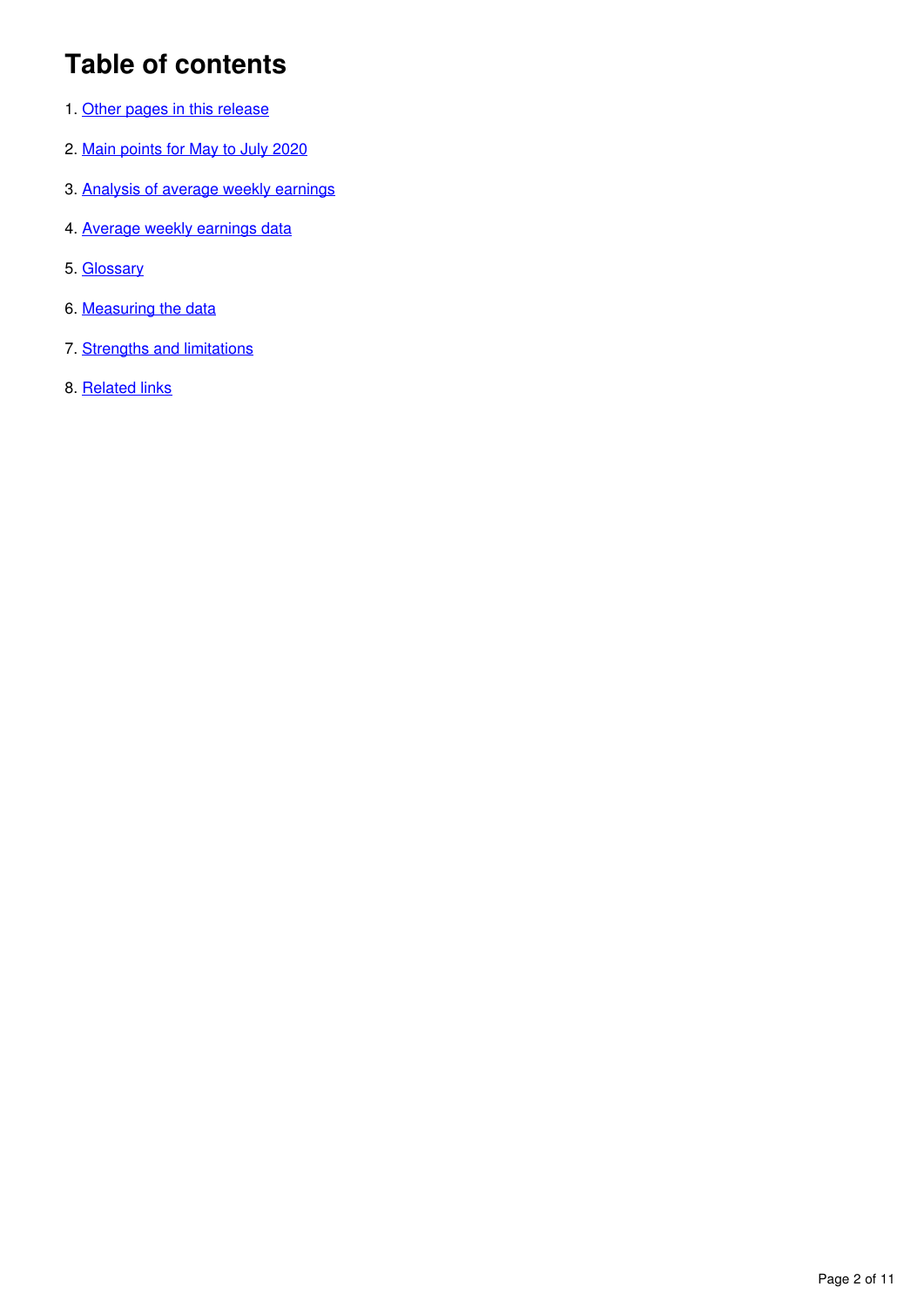## <span id="page-2-0"></span>**1 . Other pages in this release**

Other commentary from the latest labour market data can be found on the following pages:

- [Labour market overview](https://www.ons.gov.uk/employmentandlabourmarket/peopleinwork/employmentandemployeetypes/bulletins/uklabourmarket/september2020)
- **[Employment in the UK](https://www.ons.gov.uk/employmentandlabourmarket/peopleinwork/employmentandemployeetypes/bulletins/employmentintheuk/september2020)**
- [Vacancies and jobs in the UK](https://www.ons.gov.uk/employmentandlabourmarket/peopleinwork/employmentandemployeetypes/bulletins/jobsandvacanciesintheuk/september2020)

# <span id="page-2-1"></span>**2 . Main points for May to July 2020**

- The rate of decline in employee pay growth slowed in July 2020 following strong falls in the previous three months; growth has been affected by lower pay for furloughed employees, and reduced bonuses; with some employees returning to work, nominal regular pay growth is now positive for May to July 2020 after being negative in the three months to June 2020.
- Growth in average total pay (including bonuses) among employees was negative 1.0% in May to July, with annual growth in bonus payments at negative 21.4%; however, regular pay (excluding bonuses) was positive at 0.2%.
- Single-month growth in average weekly earnings for July 2020 was negative 0.1% for total pay but was positive at 0.9% for regular pay.
- For the sectors of wholesaling, retailing, hotels and restaurants, and construction, where the highest percentages of employees returned to work from furlough, there is a slight improvement in pay growth for July 2020.
- In real terms, total pay growth for May to July was negative 1.8% (that is, nominal total pay grew more slowly than inflation); regular pay growth was negative 0.7%.
- Pay estimates are based on all employees on company payrolls, including those who have been furloughed under the Coronavirus Job Retention Scheme (CJRS).

The estimates in this bulletin come from a survey of businesses. It is not possible to survey every business each month, so these statistics are estimates based on a sample, not precise figures.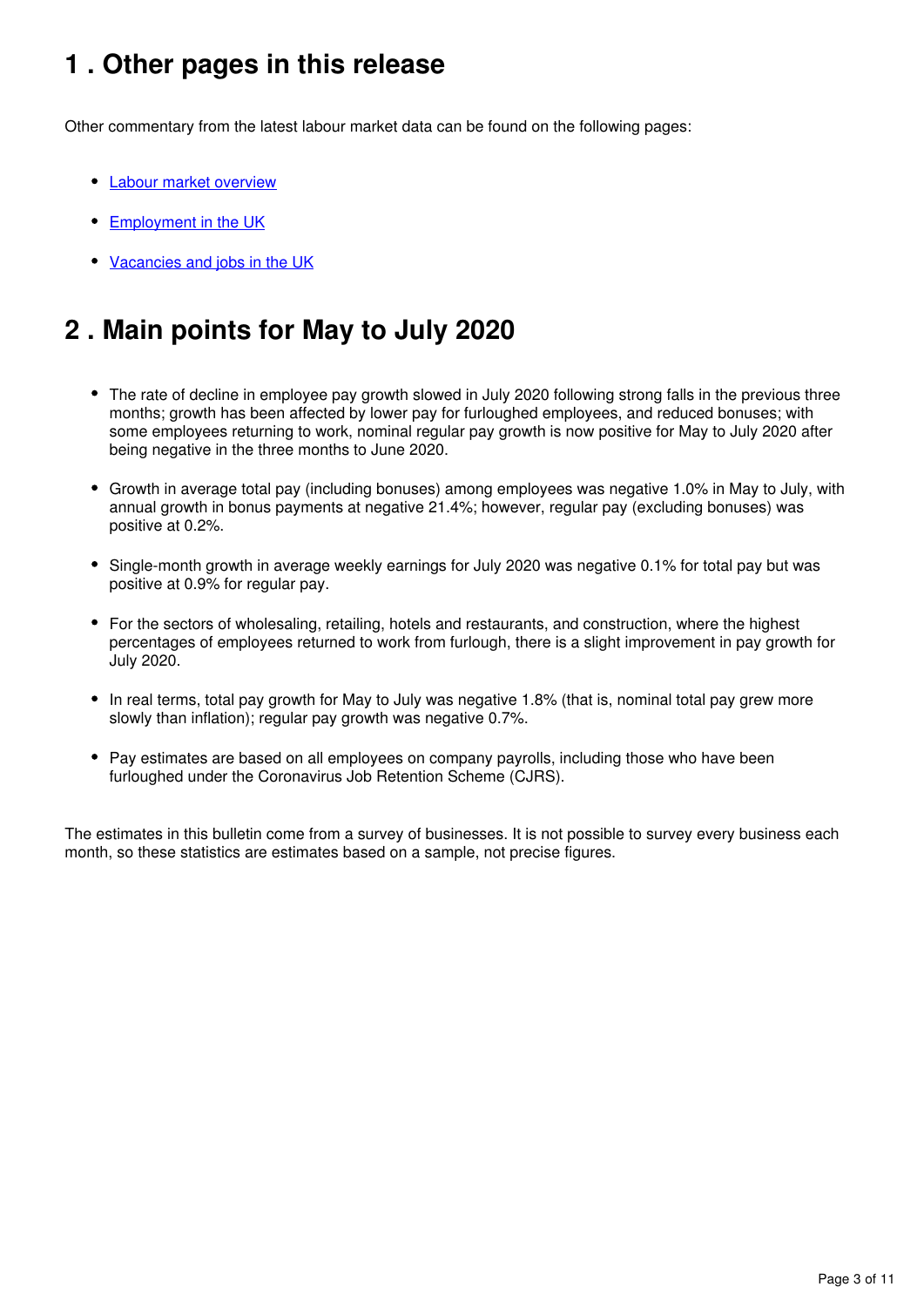## <span id="page-3-0"></span>**3 . Analysis of average weekly earnings**

### **Figure 1: Annual growth in employee total pay (including bonuses) is estimated to be negative 1.0%; this translates to a fall of 1.8% in real terms**

**Great Britain average weekly earnings annual growth rates, seasonally adjusted, January to March 2001 to May to July 2020**

Figure 1: Annual growth in employee total pay (including bonuses) is estimated to be negative 1.0%; this translates to a fall of 1.8% in real terms

Great Britain average weekly earnings annual growth rates, seasonally adjusted, January to March 2001 to May to July 2020



**Source: Office for National Statistics – Monthly Wages and Salaries Survey**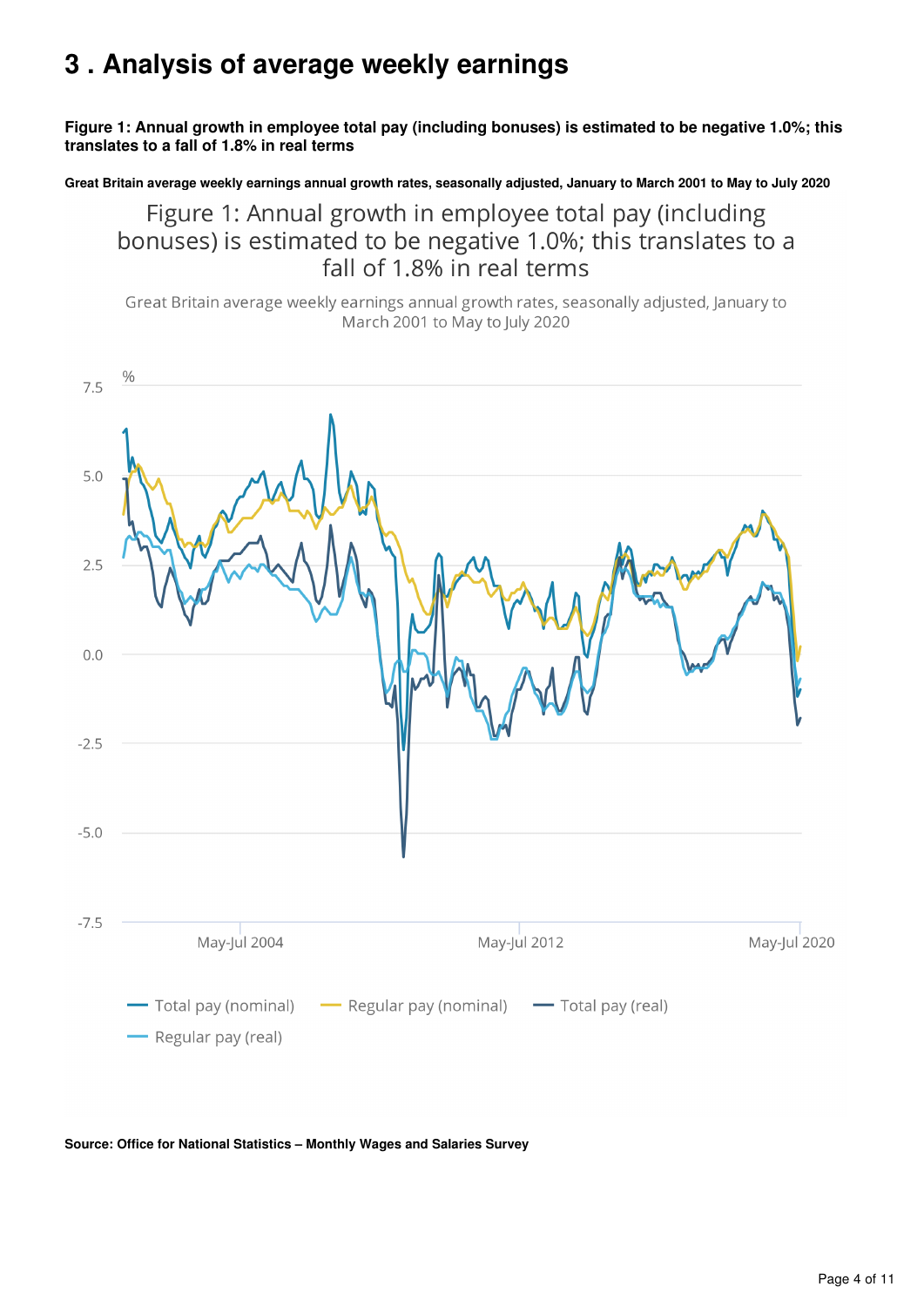In May to July 2020, the rate of annual pay growth stood at negative 1.0% for total pay but positive 0.2% for regular pay. The difference between the two measures is because of subdued bonuses, which fell by an average negative 21.4% (in nominal terms) in the three months May to July 2020.

The rate of growth has been slowing since April to June 2019, when it stood at 4.0% for total pay and 3.9% for regular pay, the highest nominal pay growth rates since 2008. It had slowed to 2.9% in December 2019 to February 2020 immediately prior to the coronavirus (COVID-19) pandemic, since when it slowed sharply before stabilising in May to July 2020.

In real terms, pay is now growing at a slower rate than inflation, at negative 1.8% for total pay. Regular pay growth in real terms is also negative, at negative 0.7%.

The earnings estimates are not just a measure of pay rises as they also reflect changes in the number of paid hours worked and changes in the structure of the workforce, for example, more high-paid jobs would have an upward effect on earnings growth rates. This Average Weekly Earnings series is able to assess whether changes in number of jobs in specific industries has an impact, and [Table Earn02](https://www.ons.gov.uk/employmentandlabourmarket/peopleinwork/earningsandworkinghours/datasets/averageweeklyearningsbysectorearn02) highlights no notable impact from this. A fuller understanding of dynamics of pay change should take into account the number and profiles of employees entering and leaving payroll, as discussed in HM Revenue and Customs's (HMRC's) **Earnings and employment** [from Pay As You Earn Real Time Information, UK: September 2020.](https://www.ons.gov.uk/employmentandlabourmarket/peopleinwork/earningsandworkinghours/bulletins/earningsandemploymentfrompayasyouearnrealtimeinformationuk/september2020)

[The Pay As You Earn \(PAYE\) Real Time Information \(RTI\) publication](https://www.ons.gov.uk/employmentandlabourmarket/peopleinwork/earningsandworkinghours/bulletins/earningsandemploymentfrompayasyouearnrealtimeinformationuk/september2020) also provides additional insights via its estimate of growth in median pay, which is higher than the estimate of change in mean earnings in this Average Weekly Earnings series. The lower percentage figure for mean pay growth is driven by more downward pressure on pay among both higher- and lower-paid employees, with less impact on those in the middle. Reduced pay for furloughed staff is more likely to impact lower-paid employees, and reduced bonuses have the most impact among the highest paid.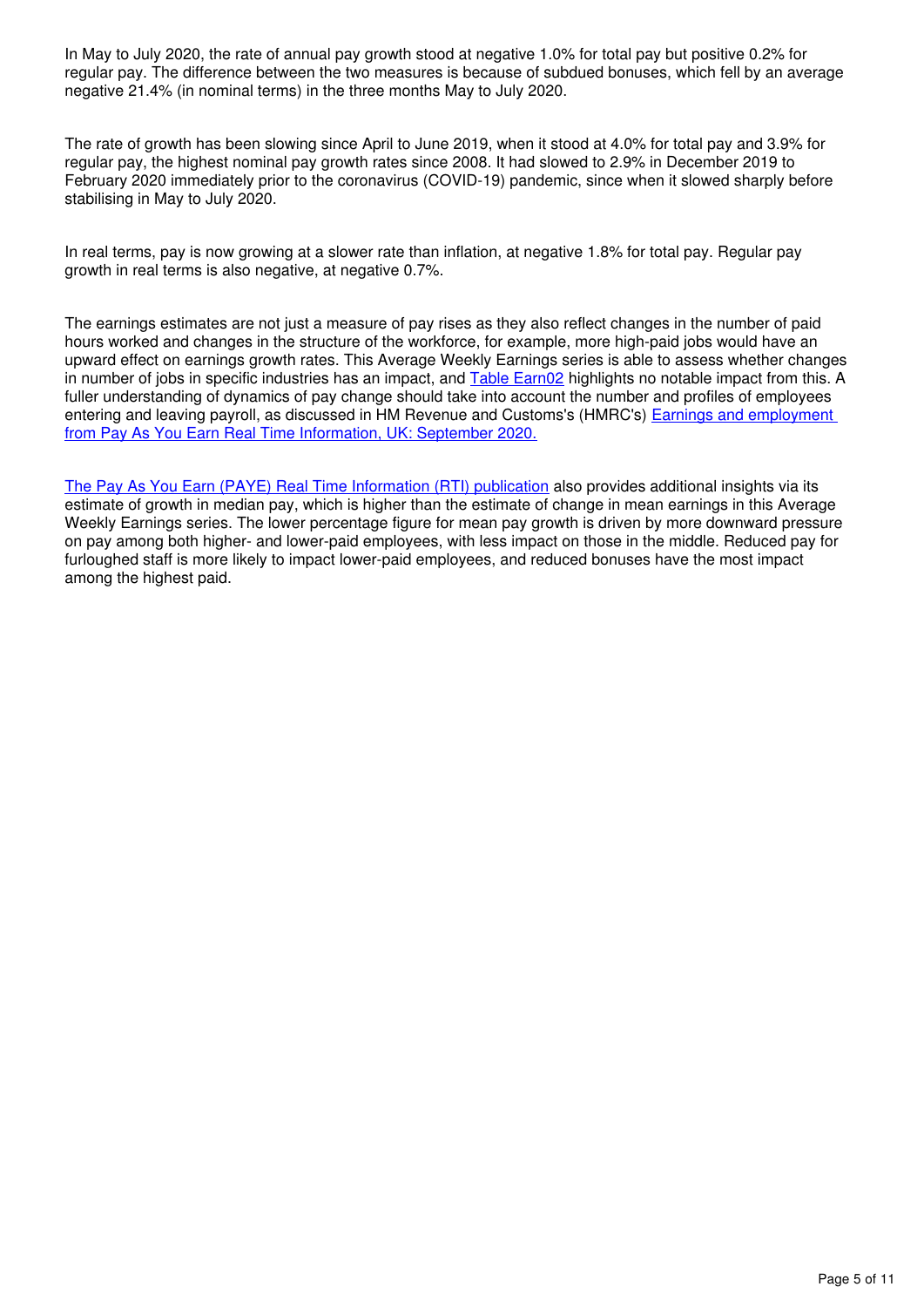#### **Figure 2: In real terms, average regular pay in July 2020 has rebounded from the sharp falls during April and May 2020 but remains lower than the level in March 2020**

### **Great Britain average weekly earnings excluding bonuses, seasonally adjusted, January 2000 to July 2020**

### Figure 2: In real terms, average regular pay in July 2020 has rebounded from the sharp falls during April and May 2020 but remains lower than the level in March 2020

Great Britain average weekly earnings excluding bonuses, seasonally adjusted, January 2000 to **July 2020** 



#### **Source: Office for National Statistics – Monthly Wages and Salaries Survey**

Pay in real terms is still below its level before the 2008 economic downturn.

For July 2020, average regular pay, before tax and other deductions, for employees in Great Britain was estimated at £512 per week in nominal terms. The figure in real terms (constant 2015 prices) fell to £469 per week in July, after reaching £473 per week in December 2019, with pay in real terms back at the same level as it was in May 2019.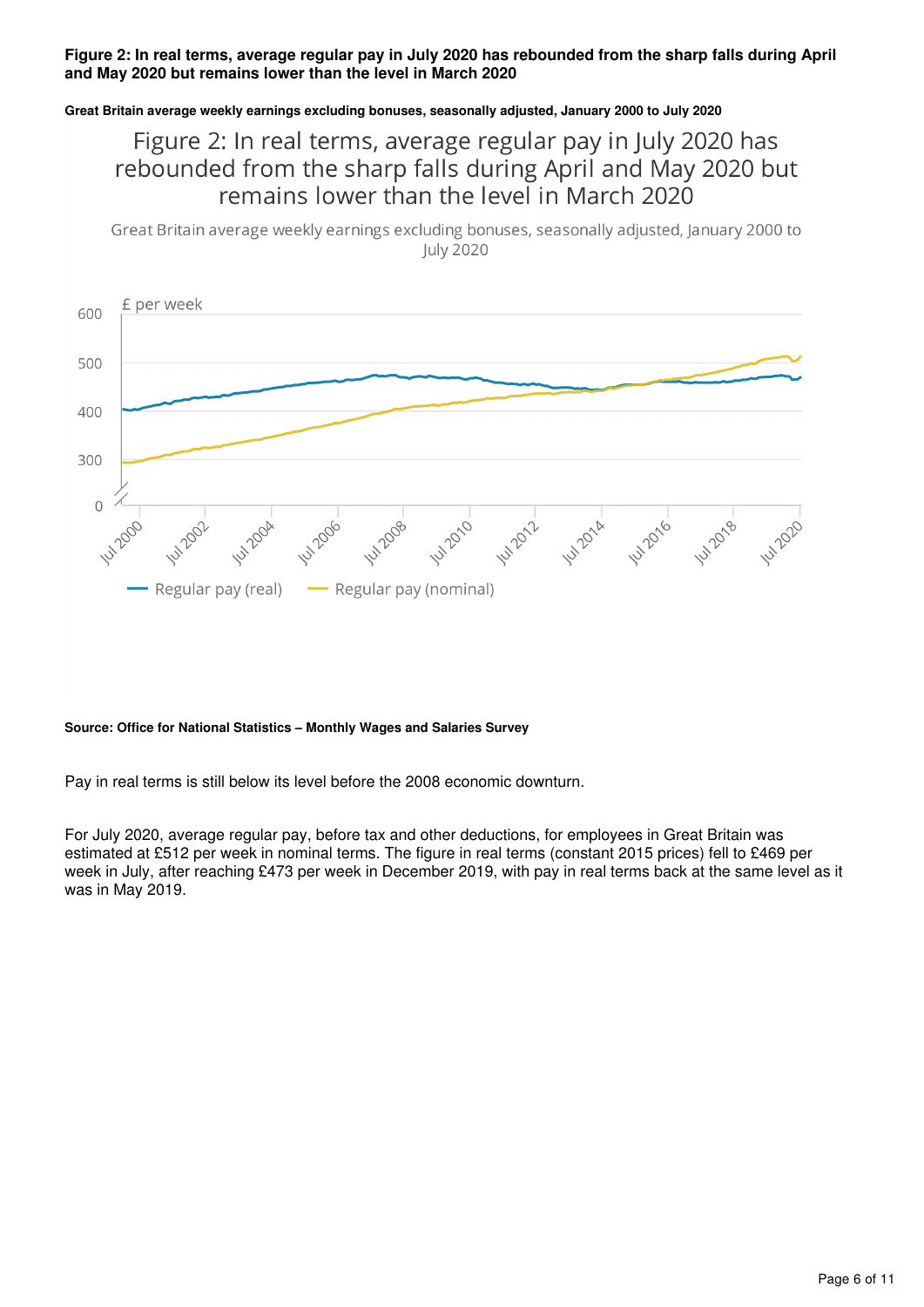#### **Figure 3: Apart from the public sector and the finance and business sector, all sectors had negative annual regular pay growth in May to July 2020**

**Annual growth in Great Britain nominal average weekly earnings excluding bonuses by sector, seasonally adjusted, May to July 2020 and July 2020**

Figure 3: Apart from the public sector and the finance and business sector, all sectors had negative annual regular pay growth in May to July 2020

Annual growth in Great Britain nominal average weekly earnings excluding bonuses by sector, seasonally adjusted. May to July 2020 and July 2020



 $\blacktriangleright$  % annual growth regular pay (July 2020)

#### **Source: Office for National Statistics – Monthly Wages and Salaries Survey**

Between May to July 2019 and May to July 2020, average pay growth varied by industry sector (Figure 3). The public sector saw the highest estimated growth, at 4.5% for regular pay. Negative growth was seen in the construction sector, estimated at negative 7.5%, the wholesaling, retailing, hotels and restaurants sector, estimated at negative 3.2%, and the manufacturing sector, estimated at negative 1.7%.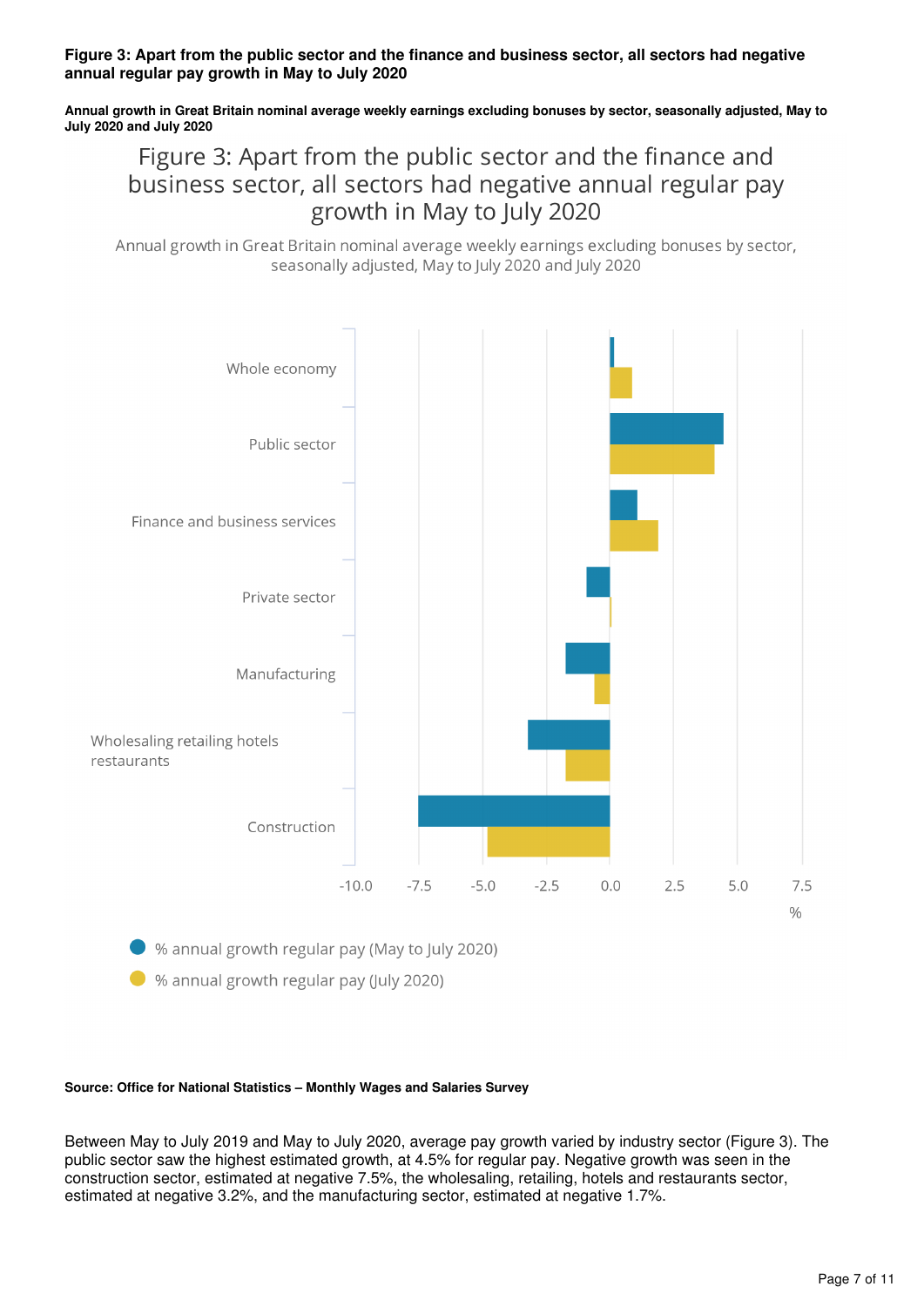Figure 3 also includes estimates of annual growth in regular pay for the single month of July 2020. For the construction, manufacturing, and the wholesaling, retailing, hotels and restaurants sectors, the July 2020 estimate of annual growth shows sign of improvement when compared with May to July 2020.

This pattern of pay growth is closely linked to the proportion of employees who are *[furloughed](https://www.ons.gov.uk/businessindustryandtrade/business/businessservices/bulletins/coronavirusandtheeconomicimpactsontheuk/13august2020)* and the extent to which employers have topped up payments received for these employees under the Coronavirus Job Retention Scheme (CJRS). The Office for National Statistics (ONS) has published estimates of approximately [14% of](https://www.ons.gov.uk/businessindustryandtrade/business/businessservices/bulletins/coronavirusandtheeconomicimpactsontheuk/16july2020#workforce)  [employees being furloughed](https://www.ons.gov.uk/businessindustryandtrade/business/businessservices/bulletins/coronavirusandtheeconomicimpactsontheuk/13august2020#workforce) during 13 July to 26 July 2020, with the arts, entertainment and recreation sector and the accommodation and food service activities sector having the highest proportions of furloughed workers, at 46% and 31% respectively. These industries also showed the highest percentages of employees returning to work in the past two weeks.

The [July Average Weekly Earnings publication](https://www.ons.gov.uk/employmentandlabourmarket/peopleinwork/employmentandemployeetypes/bulletins/averageweeklyearningsingreatbritain/july2020) included analysis of changes in pay within lower-level industries, noting that pay has fallen most strongly in the lowest-paying industries.

## <span id="page-7-0"></span>**4 . Average weekly earnings data**

[Average weekly earnings](https://www.ons.gov.uk/employmentandlabourmarket/peopleinwork/earningsandworkinghours/datasets/averageweeklyearningsearn01) Dataset EARN01 | Released 15 September 2020 Headline estimates of earnings growth in Great Britain (seasonally adjusted).

[Average weekly earnings by sector](https://www.ons.gov.uk/employmentandlabourmarket/peopleinwork/earningsandworkinghours/datasets/averageweeklyearningsbysectorearn02)

Dataset EARN02 | Released 15 September 2020 Estimates of earnings in Great Britain broken down to show the effects of changes in wages and the effects of changes in the composition of employment (not seasonally adjusted).

[Average weekly earnings by industry](https://www.ons.gov.uk/employmentandlabourmarket/peopleinwork/earningsandworkinghours/datasets/averageweeklyearningsbyindustryearn03)

Dataset EARN03 | Released 15 September 2020 Estimates of earnings in Great Britain broken down by detailed industrial sector (not seasonally adjusted).

## <span id="page-7-1"></span>**5 . Glossary**

### **Average Weekly Earnings**

[Average Weekly Earnings \(AWE\)](https://www.ons.gov.uk/employmentandlabourmarket/peopleinwork/employmentandemployeetypes/methodologies/aguidetolabourmarketstatistics#earnings) is the lead monthly measure of average weekly earnings per employee. It is calculated using information based on the Monthly Wages and Salaries Survey (MWSS), which samples around 9,000 employers in Great Britain.

The estimates are not just a measure of pay rises as they do not, for example, adjust for changes in the proportion of the workforce who work full-time or part-time or other compositional changes within the workforce. The estimates do not include earnings of self-employed people.

Estimates are available for both total pay (which includes bonus payments) and regular pay (which excludes bonuses). Estimates are available in both nominal terms (not adjusted for inflation) and real terms (adjusted for inflation).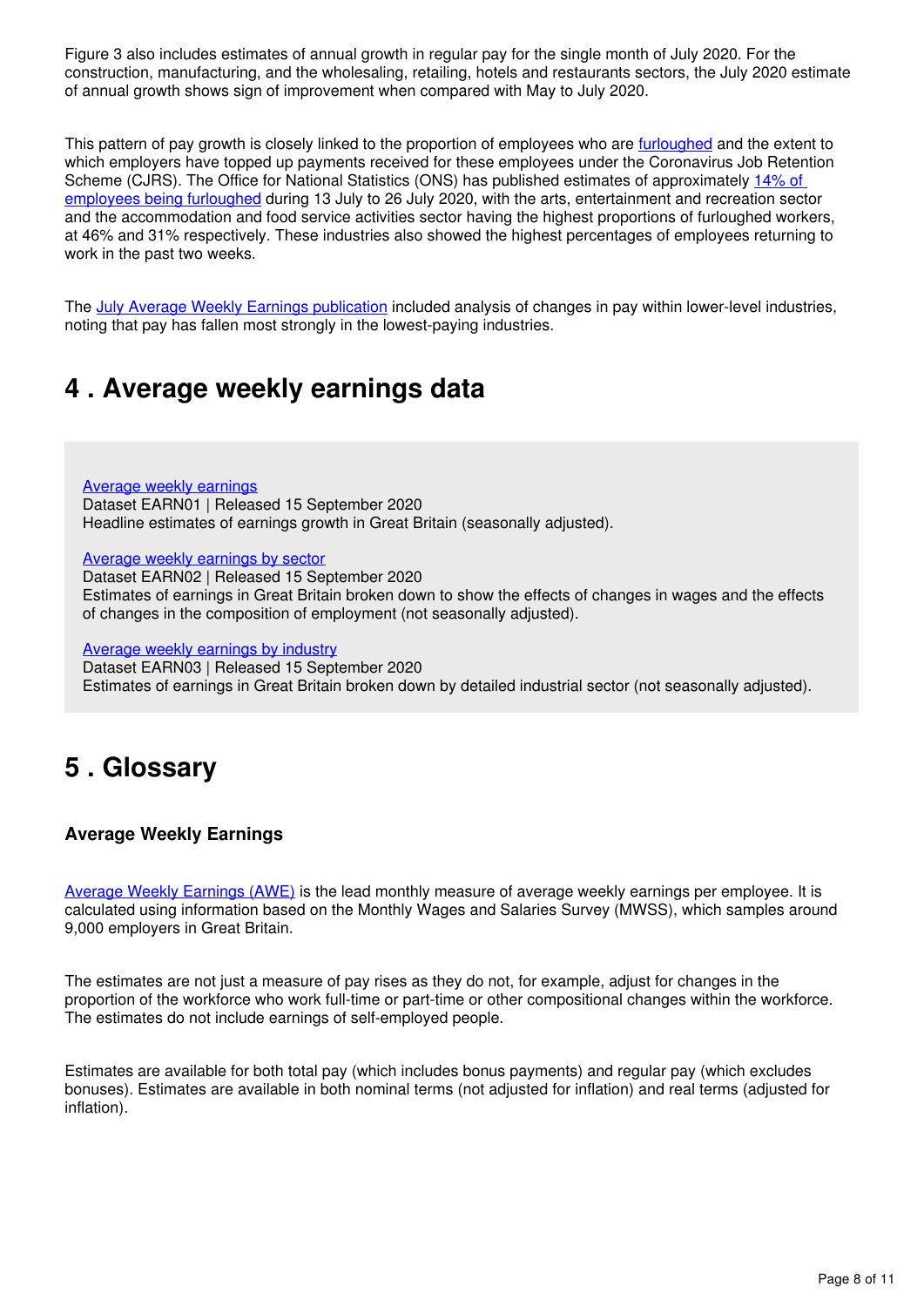### **Bonus**

A bonus is a form of reward or recognition granted by an employer. When an employee receives a bonus payment, there is no expectation or assumption that the bonus will be used to cover any specific expense. The value and timing of a bonus payment can be at the discretion of the employer or stipulated in workplace agreements.

### **Consumer Prices Index including owner occupiers' housing costs**

As of 21 March 2017, the [Consumer Prices Index including owner occupiers' housing costs \(CPIH\)](https://www.ons.gov.uk/economy/inflationandpriceindices/methodologies/consumerpriceinflationincludesall3indicescpihcpiandrpiqmi) became our lead measure of inflation. It is our most comprehensive measure of UK consumer price inflation.

### **Monthly Wages and Salaries Survey**

The Monthly Wages and Salaries Survey (MWSS) is a survey through which we collect information on wages and salaries. It is distributed monthly to around 9,000 employers covering around 12.8 million employees.

Amore detailed glossary is available.

## <span id="page-8-0"></span>**6 . Measuring the data**

### **Coronavirus**

In response to the developing coronavirus (COVID-19) pandemic, we are working to ensure that we continue to publish economic statistics. For more information, please see [COVID-19 and the production of statistics](https://www.ons.gov.uk/news/statementsandletters/covid19andtheproductionofstatistics).

We have reviewed all publications and data published as part of the labour market release in response to the coronavirus pandemic. This has led to the [postponement of some publications and datasets](https://www.ons.gov.uk/news/statementsandletters/coronavirusimpactonlabourmarketoutputs) to ensure that we can continue to publish our main labour market data. This will protect the delivery and quality of our remaining outputs as well as ensuring we can respond to new demands as a direct result of the coronavirus.

For more information on [how labour market data sources, among others, will be affected by the coronavirus](https://www.ons.gov.uk/news/statementsandletters/ensuringthebestpossibleinformationduringcovid19throughsafedatacollection)  [pandemic,](https://www.ons.gov.uk/news/statementsandletters/ensuringthebestpossibleinformationduringcovid19throughsafedatacollection) see the statement published on 27 March 2020. A further article published on 6 May 2020, detailed some of the [challenges that we have faced in producing estimates](https://www.ons.gov.uk/employmentandlabourmarket/peopleinwork/employmentandemployeetypes/articles/coronavirusandtheeffectsonuklabourmarketstatistics/2020-05-06) at this time.

Our latest data and analysis on the impact of the coronavirus on the UK economy and population is now available on our dedicated COVID-19 webpage.

In April, potentially significant changes in employee pay, associated with social distancing measures, made it necessary to change some aspects of the processing of average weekly earnings (AWE) data. The normal approach to processing both non-responding companies and those whose pay shows sharp unconfirmed changes from historical returns, is to roll forward (impute) employee and pay details from the most recent responding month. In April, additional data validation was conducted, and information gathered from responding companies was used in the imputation of non-responding companies.

The survey response rate was 79%, only slightly lower than the 83% target in more typical months.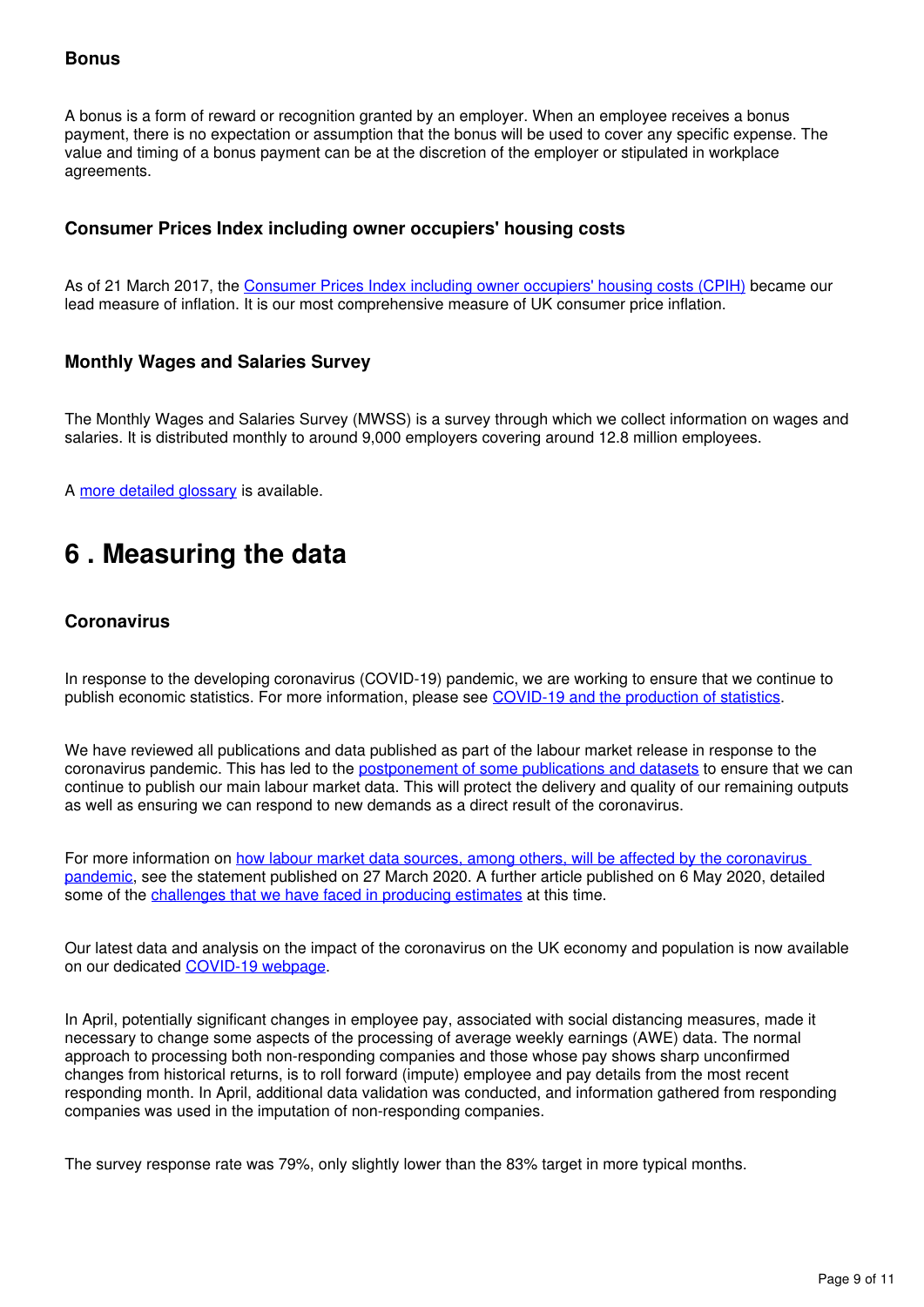In line with international guidance, the seasonal adjustment process has been reviewed and revised this month, with all periods in the AWE series open to revision.

### **After EU withdrawal**

As the UK leaves the EU, it is important that our statistics continue to be of high quality and are internationally comparable. During the transition period, those UK statistics that align with EU practice and rules will continue to do so in the same way as before 31 January 2020.

After the transition period, we will continue to produce our labour market statistics in line with the UK Statistics Authority's[Code of Practice for Statistics](https://code.statisticsauthority.gov.uk/) and in accordance with International Labour Organization (ILO) definitions and agreed international statistical guidance.

This bulletin relies on data collected from the Monthly Wages and Salaries Survey (MWSS), a survey of employers in Great Britain, excluding small businesses employing fewer than 20 people.

More quality and methodology information on strengths, limitations, appropriate uses, and how the data were createdis available in the **Average weekly earnings QMI**.

### **Sampling variability**

Table 1: Sampling variability for average weekly earnings single month growth rates in percentage points

| Including<br><b>bonuses</b><br>(Jan to Apr) $12$ | Including<br>bonuses<br>(May to Dec) $12$ | <b>Excluding</b><br>bonuses <sup>1</sup> |
|--------------------------------------------------|-------------------------------------------|------------------------------------------|
| ± 0.9                                            | ± 0.5                                     | ± 0.5                                    |
| ± 0.9                                            | ± 0.6                                     | ± 0.5                                    |
| ± 0.9                                            | ± 0.5                                     | ± 0.5                                    |
| ± 1.0                                            | $\pm 0.6$                                 | ± 0.5                                    |
| ± 2.8                                            | ±1.6                                      | ± 1.4                                    |
| Public Sector excluding Financial Services ± 0.7 | ± 0.5                                     | ± 0.5                                    |
| ± 1.1                                            | ± 1.0                                     | ± 0.9                                    |
| ± 2.5                                            | ± 2.6                                     | ± 2.4                                    |
| ± 2.1                                            | ± 1.7                                     | ± 1.5                                    |
|                                                  |                                           |                                          |

Source: Office for National Statistics – Monthly Wages and Salaries Survey

#### **Notes**

- 1. These sampling variability estimates are for 95% confidence intervals and are calculated on data for the 12 months from January to December 2014 that are not seasonally adjusted.
- 2. Separate estimates of sampling variability are given for the including bonuses estimates from January to April when the majority of bonus payments are made.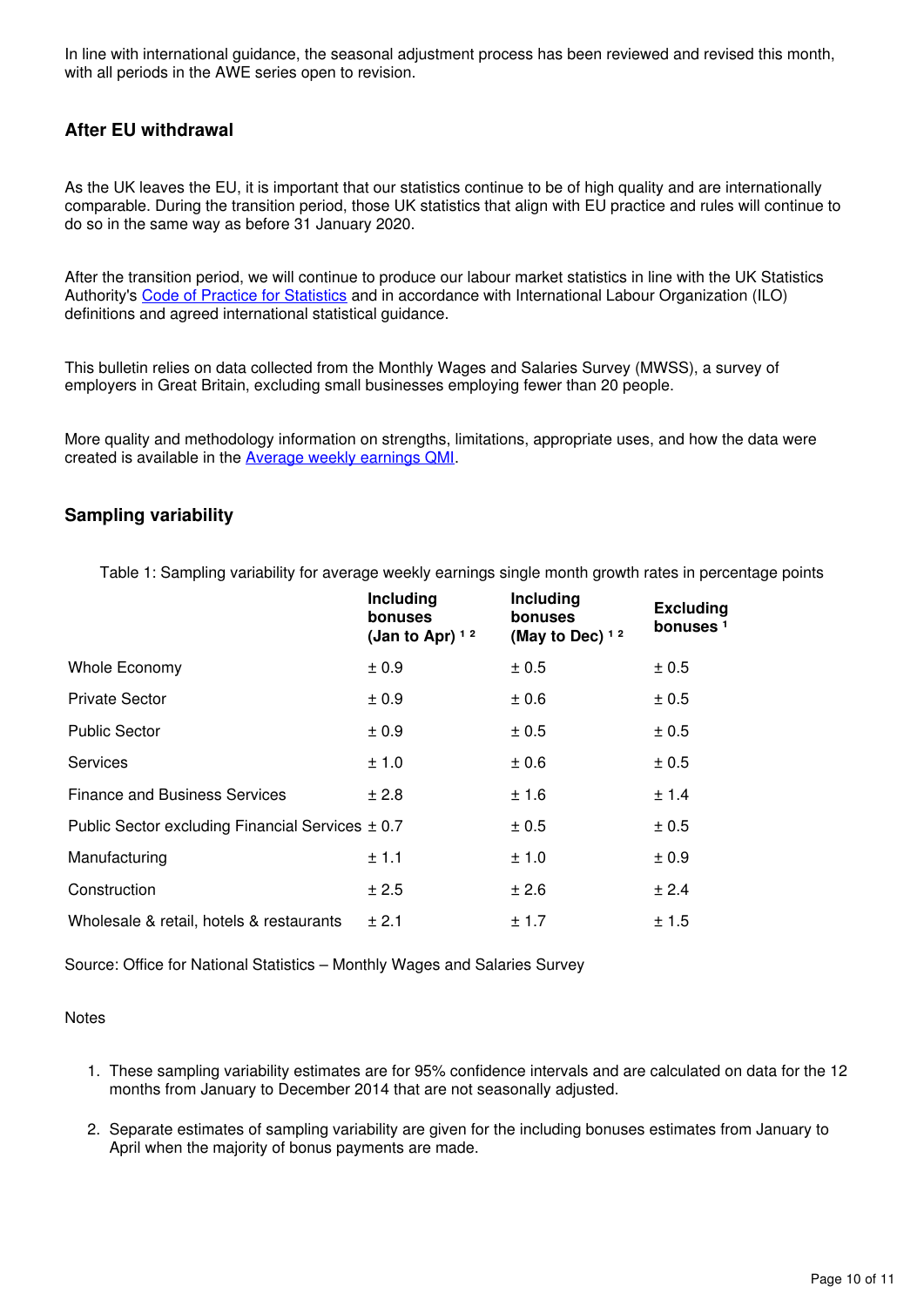# <span id="page-10-0"></span>**7 . Strengths and limitations**

The figures in this bulletin come from a survey of businesses that gathers information from a sample rather than from the whole population. The sample is designed to be as accurate as possible given practical limitations such as time and cost constraints. Results from sample surveys are always estimates, not precise figures. This can have an impact on how changes in the estimates should be interpreted, especially for short-term comparisons.

As the number of people available in the sample gets smaller, the variability of the estimates that we can make from that sample size gets larger. Estimates for small groups (for example, earnings for the construction sector), which are based on small subsets of the Monthly Wages and Salaries Survey (MWSS) sample, are less reliable and tend to be more volatile than for larger aggregated groups (for example, earnings for the private sector).

In general, short-term changes in the growth rates reported in this bulletin are not usually greater than the level that can be explained by sampling variability. Short-term movements in reported rates should be considered alongside longer-term patterns in the series and corresponding movements in other sources to give a fuller picture.

Furtherinformation is available in [A guide to labour market statistics](https://www.ons.gov.uk/employmentandlabourmarket/peopleinwork/employmentandemployeetypes/methodologies/aguidetolabourmarketstatistics) and A guide to sources of data on earnings [and income](https://www.ons.gov.uk/employmentandlabourmarket/peopleinwork/earningsandworkinghours/methodologies/aguidetosourcesofdataonearningsandincome).

### <span id="page-10-1"></span>**8 . Related links**

#### [Employee earnings in the UK: 2019](https://www.ons.gov.uk/employmentandlabourmarket/peopleinwork/earningsandworkinghours/bulletins/annualsurveyofhoursandearnings/2019)

Bulletin | Released 29 October 2019

Estimates of employee earnings, using data from our Annual Survey of Hours and Earnings (ASHE). Figures are presented mainly for full-time employees, although some detail for part-time workers is also included.

#### [Low and high pay in the UK: 2019](https://www.ons.gov.uk/employmentandlabourmarket/peopleinwork/earningsandworkinghours/bulletins/lowandhighpayuk/2019)

Bulletin | Released 29 October 2019 The distribution of earnings of high- and low-paid jobs, earnings by selected percentiles, and jobs paid below the National Minimum Wage, compiled from our ASHE.

#### [Gender pay gap in the UK: 2019](https://www.ons.gov.uk/employmentandlabourmarket/peopleinwork/earningsandworkinghours/bulletins/genderpaygapintheuk/2019)

Bulletin | Released 29 October 2019 Differences in pay between men and women by age, region, full-time and part-time, and occupation as compiled from our ASHE.

[Earnings and employment from Pay As You Earn Real Time Information, UK: September 2020](https://www.ons.gov.uk/employmentandlabourmarket/peopleinwork/earningsandworkinghours/bulletins/earningsandemploymentfrompayasyouearnrealtimeinformationuk/September2020)

Bulletin | Released 15 September 2020 Experimental monthly estimates of paid employees and their pay from HM Revenue and Customs' (HMRC) Pay As You Earn (PAYE) Real Time Information (RTI) data.

### [Index of Labour Costs per Hour, UK: April to June 2020](https://www.ons.gov.uk/employmentandlabourmarket/peopleinwork/earningsandworkinghours/bulletins/indexoflabourcostsperhourilch/apriltojune2020)

Bulletin | Released 15 September 2020 Changes in the costs of employing labour, analysed by sector and industry. Experimental Statistic.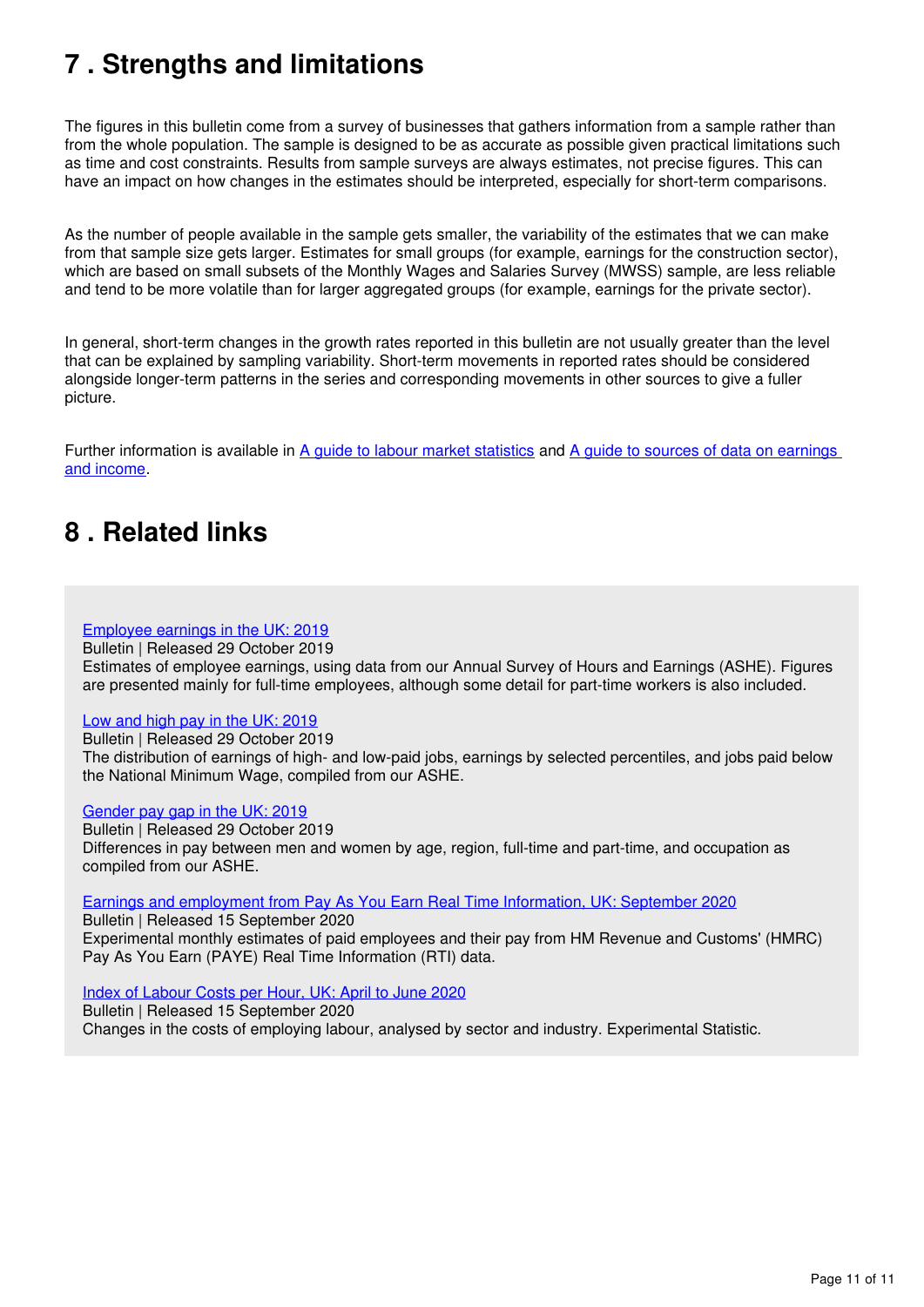## **Index of Tables**

The table below provides an index of the tables appearing in this Statistical Bulletin and it shows how these table numbers [match up with the Excel spreadsheet datasets which are available on the website.](https://www.ons.gov.uk/employmentandlabourmarket/peopleinwork/employmentandemployeetypes/bulletins/uklabourmarket/june2019/relateddata)

**The complete set of labour market tables is available from the Labour Market Overview bulletin.**

| <b>Statistical Bulletin</b><br>table number | <b>Table</b><br>description                                              | Dataset              |
|---------------------------------------------|--------------------------------------------------------------------------|----------------------|
|                                             | <b>SUMMARY</b>                                                           |                      |
| $\mathbf{1}$                                | Labour Force Survey Summary                                              | Dataset A02 SA       |
| $2(*)$                                      | Labour market status by age group                                        | Dataset A05 SA       |
|                                             | <b>EMPLOYMENT AND JOBS</b>                                               |                      |
| 3                                           | Full-time, part-time & temporary workers                                 | Dataset EMP01 SA     |
| $\overline{4}$                              | Public and private sector employment                                     | <b>Dataset EMP02</b> |
| 4(1)                                        | Public sector employment by industry                                     | Dataset EMP03        |
| 5                                           | Workforce jobs summary                                                   | Dataset JOBS01       |
| $6$ (**)                                    | Workforce jobs by industry                                               | Dataset JOBS02       |
| 7                                           | Actual weekly hours worked                                               | Dataset HOUR01 SA    |
| 7(1)                                        | Usual weekly hours worked                                                | Dataset HOUR02 SA    |
|                                             | <b>NON-UK WORKERS</b>                                                    |                      |
| 8                                           | Employment by country of birth and nationality                           | Dataset EMP06        |
| 8(1)                                        | Unemployment and economic inactivity by country of birth and nationality | Dataset A12          |
|                                             | <b>UNEMPLOYMENT</b>                                                      |                      |
| 9                                           | Unemployment by age and duration                                         | Dataset UNEM01 SA    |
|                                             | <b>ECONOMIC ACTIVITY AND INACTIVITY</b>                                  |                      |
| $10(*)$                                     | Economic activity by age                                                 | Dataset A05 SA       |
| 11                                          | Economic inactivity by reason                                            | Dataset INAC01 SA    |
| 12                                          | Labour market and educational status of young people                     | Dataset A06 SA       |
|                                             | <b>EARNINGS</b>                                                          |                      |
| 13                                          | Average Weekly Earnings (nominal) - Total pay                            | Dataset EARN01       |
| 14                                          | Average Weekly Earnings (nominal) - Bonus pay                            | Dataset EARN01       |
| 15                                          | Average Weekly Earnings (nominal) - Regular pay                          | Dataset EARN01       |
| 16                                          | Average Weekly Earnings real and nominal (summary table)                 | Dataset EARN01       |
|                                             | <b>INTERNATIONAL SUMMARY</b>                                             |                      |
| 17                                          | International comparisons of employment and unemployment                 | Dataset A10          |
|                                             | <b>LABOUR DISPUTES</b>                                                   |                      |
| 18                                          | Labour disputes                                                          | Dataset LABD01       |
|                                             | <b>VACANCIES</b>                                                         |                      |
| 19                                          | Vacancies by size of business                                            | Dataset VACS03       |
| 20                                          | Vacancies and unemployment                                               | Dataset VACS01       |
| 21                                          | Vacancies by industry                                                    | Dataset VACS02       |
|                                             | <b>REDUNDANCIES</b>                                                      |                      |
| 22                                          | Redundancies levels and rates                                            | Dataset RED01 SA     |
|                                             | <b>REGIONAL SUMMARY</b>                                                  |                      |
| 23                                          | Regional labour market summary                                           | <b>Dataset A07</b>   |

(\*) Tables 2 and 10 in the Statistical Bulletin pdf file have been amalgamated into one spreadsheet (Dataset A05 SA). (\*\*) Table JOBS02 provides more detail than Table 6 in the Statistical Bulletin pdf file.

The following symbols are used in the tables: p provisional, r revised, .. Not available,\* suppressed due to small sample size. The four-character identification codes appearing in the tables are the ONS references for the data series appearing in the Labour Market Statistics dataset which is available on the website at:

https://www.ons.gov.uk/employmentandlabourmarket/peopleinwork/employmentandemployeetypes/datasets/labourmarketstatistics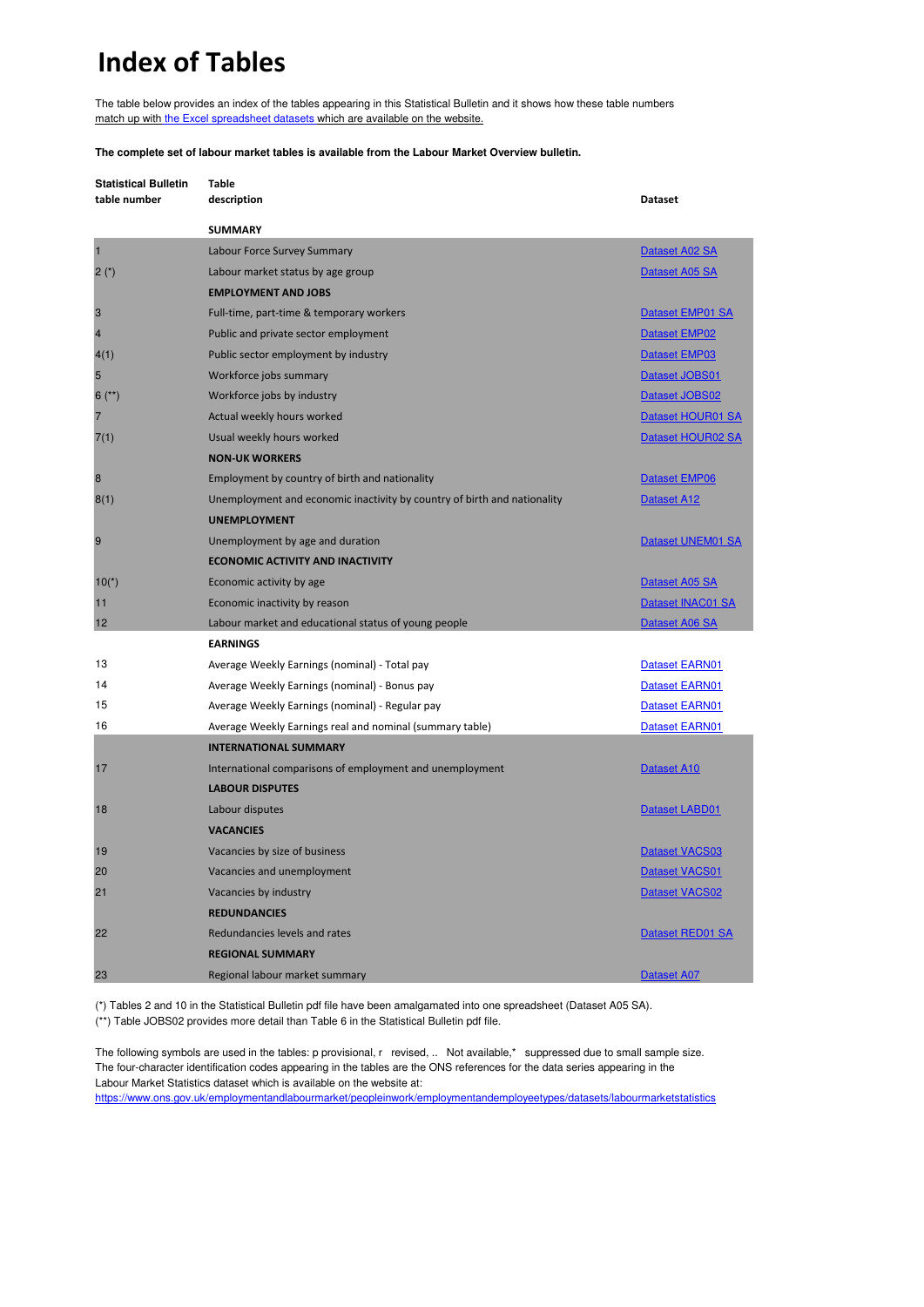# EARNINGS 13 Average Weekly Earnings (nominal) - total pay<sup>1</sup>

|               |     |              | Standard Industrial Classification (2007) |                                 |              |                             | Great Britain, seasonally adjusted |              |                            |                                 |  |
|---------------|-----|--------------|-------------------------------------------|---------------------------------|--------------|-----------------------------|------------------------------------|--------------|----------------------------|---------------------------------|--|
|               |     |              | Whole Economy<br>$(100\%)^2$              |                                 |              | Private sector<br>$(82%)^2$ |                                    |              | Public sector<br>$(18%)^2$ |                                 |  |
|               |     | Weekly       | % changes year on year                    |                                 | Weekly       | % changes year on year      |                                    | Weekly       | % changes year on year     |                                 |  |
|               |     | Earnings (£) | Single<br>month                           | 3 month<br>average <sup>3</sup> | Earnings (£) | Single<br>month             | 3 month<br>average <sup>3</sup>    | Earnings (£) | Single<br>month            | 3 month<br>average <sup>3</sup> |  |
|               |     | KAB9         | KAC2                                      | KAC3                            | KAC4         | KAC5                        | KAC6                               | KAC7         | KAC8                       | KAC9                            |  |
| <b>Jul 18</b> | (r) | 519          | 3.2                                       | 2.6                             | 518          | 3.2                         | 2.6                                | 527          | 3.0                        | 2.4                             |  |
| May 19        | (r) | 536          | 4.0                                       | 3.5                             | 535          | 4.0                         | 3.5                                | 543          | 3.9                        | 3.6                             |  |
| <b>Jun 19</b> | (r) | 538          | 3.8                                       | 4.0                             | 537          | 3.8                         | 4.0                                | 544          | 3.8                        | 4.0                             |  |
| <b>Jul 19</b> | (r) | 539          | 3.8                                       | 3.9                             | 539          | 3.9                         | 3.9                                | 546          | 3.7                        | 3.8                             |  |
| Aug 19        | (r) | 540          | 3.3                                       | 3.7                             | 539          | 3.4                         | 3.7                                | 544          | 2.8                        | 3.4                             |  |
| Sep 19        | (r) | 542          | 3.8                                       | 3.6                             | 541          | 3.8                         | 3.7                                | 547          | 3.5                        | 3.3                             |  |
| Oct 19        | (r) | 542          | 2.4                                       | 3.2                             | 541          | 2.2                         | 3.2                                | 547          | 3.2                        | 3.1                             |  |
| Nov 19        | (r) | 544          | 3.4                                       | 3.2                             | 543          | 3.4                         | 3.1                                | 549          | 3.3                        | 3.3                             |  |
| Dec 19        | (r) | 544          | 2.8                                       | 2.9                             | 542          | 2.7                         | 2.7                                | 549          | 3.3                        | 3.3                             |  |
| Jan 20        | (r) | 546          | 3.1                                       | 3.1                             | 545          | 3.2                         | 3.1                                | 549          | 3.0                        | 3.2                             |  |
| Feb 20        | (r) | 545          | 2.6                                       | 2.9                             | 543          | 2.4                         | 2.8                                | 551          | 3.5                        | 3.3                             |  |
| Mar 20        | (r) | 538          | 1.2                                       | 2.3                             | 534          | 0.8                         | 2.1                                | 552          | 3.3                        | 3.3                             |  |
| Apr 20        | (r) | 529          | $-1.0$                                    | 1.0                             | 523          | $-1.8$                      | 0.5                                | 560          | 3.0                        | 3.3                             |  |
| <b>May 20</b> | (r) | 530          | $-1.2$                                    | $-0.3$                          | 522          | $-2.5$                      | $-1.2$                             | 569          | 4.8                        | 3.7                             |  |
| <b>Jun 20</b> | (r) | 529          | $-1.6$                                    | $-1.2$                          | 521          | $-2.9$                      | $-2.4$                             | 569          | 4.6                        | 4.1                             |  |
| <b>Jul 20</b> | (p) | 539          | $-0.1$                                    | $-1.0$                          | 534          | $-0.9$                      | $-2.1$                             | 563          | 3.1                        | 4.1                             |  |

|               |     |              | Services, SIC 2007 sections G-S (85%) <sup>2</sup> |                                 |              | Finance and business services,<br>SIC 2007 sections K-N $(21\%)^2$ |                                 | Public sector excluding financial services<br>$(18%)^2$ |                        |                                 |
|---------------|-----|--------------|----------------------------------------------------|---------------------------------|--------------|--------------------------------------------------------------------|---------------------------------|---------------------------------------------------------|------------------------|---------------------------------|
|               |     | Weekly       | % changes year on year                             |                                 | Weekly       | % changes year on year                                             |                                 | Weekly                                                  | % changes year on year |                                 |
|               |     | Earnings (£) | Single<br>month                                    | 3 month<br>average <sup>3</sup> | Earnings (£) | Single<br>month                                                    | 3 month<br>average <sup>3</sup> | Earnings (£)                                            | Single<br>month        | 3 month<br>average <sup>3</sup> |
|               |     | K5BZ         | K5C2                                               | K5C3                            | K5C4         | <b>K5C5</b>                                                        | K5C6                            | KAD8                                                    | KAD9                   | KAE2                            |
| <b>Jul 18</b> | (r) | 504          | 3.4                                                | 2.5                             | 666          | 3.3                                                                | 1.6                             | 523                                                     | 3.2                    | 2.5                             |
| May 19        | (r) | 520          | 4.0                                                | 3.6                             | 690          | 5.4                                                                | 4.3                             | 539                                                     | 3.9                    | 3.6                             |
| <b>Jun 19</b> | (r) | 522          | 3.9                                                | 4.0                             | 694          | 5.2                                                                | 5.3                             | 538                                                     | 3.5                    | 3.9                             |
| <b>Jul 19</b> | (r) | 523          | 3.9                                                | 3.9                             | 691          | 3.9                                                                | 4.8                             | 543                                                     | 3.8                    | 3.7                             |
| Aug 19        | (r) | 524          | 3.3                                                | 3.7                             | 695          | 4.4                                                                | 4.5                             | 539                                                     | 2.7                    | 3.3                             |
| Sep 19        | (r) | 526          | 3.8                                                | 3.6                             | 699          | 5.0                                                                | 4.4                             | 542                                                     | 3.5                    | 3.4                             |
| Oct 19        | (r) | 527          | 2.2                                                | 3.1                             | 697          | 3.4                                                                | 4.3                             | 543                                                     | 3.2                    | 3.2                             |
| Nov 19        | (r) | 528          | 3.4                                                | 3.1                             | 699          | 3.9                                                                | 4.1                             | 545                                                     | 3.4                    | 3.4                             |
| Dec 19        | (r) | 528          | 2.9                                                | 2.9                             | 696          | 3.4                                                                | 3.6                             | 545                                                     | 3.4                    | 3.3                             |
| Jan 20        | (r) | 530          | 3.3                                                | 3.2                             | 699          | 3.1                                                                | 3.5                             | 545                                                     | 3.1                    | 3.3                             |
| Feb 20        | (r) | 529          | 2.7                                                | 3.0                             | 692          | 2.5                                                                | 3.0                             | 547                                                     | 3.6                    | 3.4                             |
| <b>Mar 20</b> | (r) | 522          | 1.3                                                | 2.4                             | 678          | $-0.2$                                                             | 1.8                             | 548                                                     | 3.5                    | 3.4                             |
| Apr 20        | (r) | 519          | 0.1                                                | 1.4                             | 688          | 0.1                                                                | 0.8                             | 557                                                     | 3.1                    | 3.4                             |
| <b>May 20</b> | (r) | 519          | $-0.3$                                             | 0.4                             | 689          | $-0.1$                                                             | $-0.1$                          | 565                                                     | 4.8                    | 3.8                             |
| <b>Jun 20</b> | (r) | 517          | $-0.8$                                             | $-0.3$                          | 675          | $-2.8$                                                             | $-0.9$                          | 564                                                     | 4.8                    | 4.2                             |
| <b>Jul 20</b> | (p) | 525          | 0.4                                                | $-0.3$                          | 691          | 0.0                                                                | $-1.0$                          | 559                                                     | 3.0                    | 4.2                             |

|               |     |              | Manufacturing, SIC 2007 section C (8%) <sup>2</sup> |                                 |              | Construction, SIC 2007 section F (5%) <sup>2</sup> |                                 | Wholesaling, retailing, hotels & restaurants,<br>SIC 2007 sections G & I (23%) <sup>2</sup> |                        |                                 |
|---------------|-----|--------------|-----------------------------------------------------|---------------------------------|--------------|----------------------------------------------------|---------------------------------|---------------------------------------------------------------------------------------------|------------------------|---------------------------------|
|               |     | Weekly       | % changes year on year                              |                                 | Weekly       | % changes year on year                             |                                 | Weekly                                                                                      | % changes year on year |                                 |
|               |     | Earnings (£) | Single<br>month                                     | 3 month<br>average <sup>3</sup> | Earnings (£) | Single<br>month                                    | 3 month<br>average <sup>3</sup> | Earnings (£)                                                                                | Single<br>month        | 3 month<br>average <sup>3</sup> |
|               |     | K5CA         | K5CB                                                | K5CC                            | K5CD         | K5CE                                               | K5CF                            | K5CG                                                                                        | K5CH                   | K5CI                            |
| <b>Jul 18</b> | (r) | 602          | 2.3                                                 | 2.3                             | 608          | 3.4                                                | 4.5                             | 353                                                                                         | 4.0                    | 3.7                             |
| May 19        | (r) | 613          | 2.4                                                 | 1.9                             | 648          | 6.2                                                | 5.3                             | 362                                                                                         | 1.5                    | 0.9                             |
| <b>Jun 19</b> | (r) | 615          | 2.8                                                 | 2.6                             | 648          | 5.4                                                | 6.1                             | 363                                                                                         | 3.9                    | 2.3                             |
| <b>Jul 19</b> | (r) | 616          | 2.2                                                 | 2.5                             | 652          | 7.2                                                | 6.3                             | 363                                                                                         | 2.8                    | 2.7                             |
| Aug 19        | (r) | 619          | 3.2                                                 | 2.8                             | 649          | 4.7                                                | 5.8                             | 365                                                                                         | 2.6                    | 3.1                             |
| Sep 19        | (r) | 617          | 2.4                                                 | 2.6                             | 657          | 6.1                                                | 6.0                             | 366                                                                                         | 3.6                    | 3.0                             |
| Oct 19        | (r) | 620          | 2.7                                                 | 2.8                             | 650          | 4.1                                                | 5.0                             | 362                                                                                         | 0.5                    | 2.2                             |
| Nov 19        | (r) | 622          | 3.0                                                 | 2.7                             | 649          | 3.4                                                | 4.5                             | 362                                                                                         | 1.6                    | 1.9                             |
| Dec 19        | (r) | 620          | 2.3                                                 | 2.7                             | 650          | 1.9                                                | 3.1                             | 362                                                                                         | 1.2                    | 1.1                             |
| Jan 20        | (r) | 620          | 1.5                                                 | 2.3                             | 655          | 3.8                                                | 3.0                             | 370                                                                                         | 3.7                    | 2.2                             |
| Feb 20        | (r) | 621          | 2.2                                                 | 2.0                             | 653          | 2.6                                                | 2.8                             | 363                                                                                         | 1.4                    | 2.1                             |
| Mar 20        | (r) | 615          | 1.6                                                 | 1.8                             | 633          | 0.2                                                | 2.2                             | 354                                                                                         | 1.0                    | 2.0                             |
| Apr 20        | (r) | 592          | $-3.8$                                              | 0.0                             | 582          | $-11.0$                                            | $-2.8$                          | 339                                                                                         | $-4.9$                 | $-0.9$                          |
| <b>May 20</b> | (r) | 595          | $-2.9$                                              | $-1.7$                          | 578          | $-10.8$                                            | $-7.3$                          | 337                                                                                         | $-7.1$                 | $-3.7$                          |
| <b>Jun 20</b> | (r) | 593          | $-3.5$                                              | $-3.4$                          | 592          | $-8.7$                                             | $-10.2$                         | 347                                                                                         | $-4.3$                 | $-5.4$                          |
| <b>Jul 20</b> | (p) | 606          | $-1.5$                                              | $-2.7$                          | 618          | $-5.2$                                             | $-8.2$                          | 355                                                                                         | $-2.2$                 | $-4.5$                          |

1. Estimates of total pay include bonuses but exclude arrears of pay.

Source: Monthly Wages & Salaries Survey<br>Earnings enquiries: 01633 456120

2. The figure in brackets is the percentage of whole economy employment in that sector or industry for the latest time period. Email: earnings@ons.gov.uk<br>3. The three month average figures the same period a year earlier.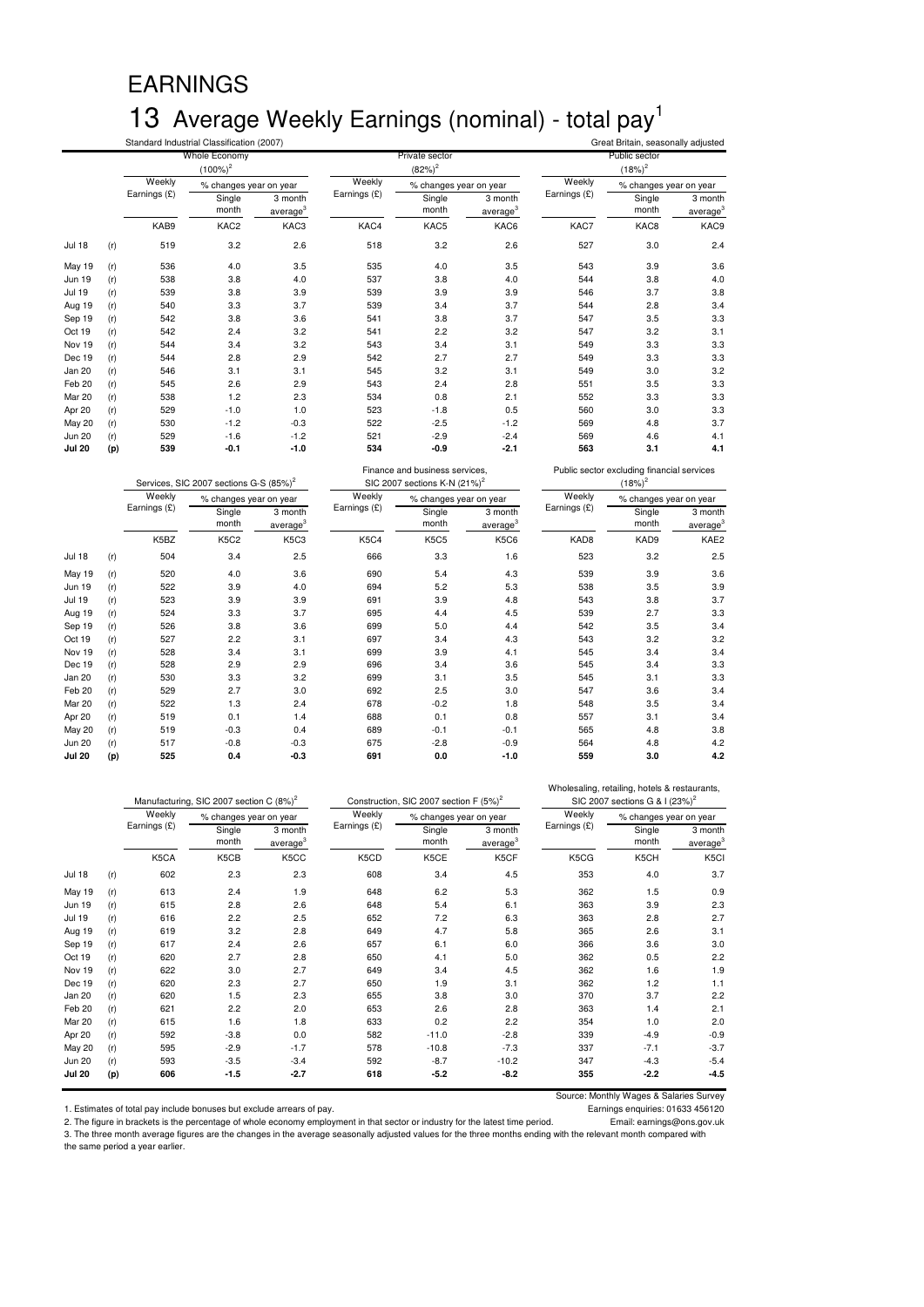# EARNINGS 14 Average Weekly Earnings (nominal) - bonus pay

|               |     |              | Standard Industrial Classification (2007) |                                 |              |                             | Great Britain, seasonally adjusted |                |                            |                                 |  |
|---------------|-----|--------------|-------------------------------------------|---------------------------------|--------------|-----------------------------|------------------------------------|----------------|----------------------------|---------------------------------|--|
|               |     |              | Whole Economy<br>$(100\%)$                |                                 |              | Private sector<br>$(82%)^2$ |                                    |                | Public sector<br>$(18%)^2$ |                                 |  |
|               |     | Weekly       | % changes year on year                    |                                 | Weekly       | % changes year on year      |                                    | Weekly         | % changes year on year     |                                 |  |
|               |     | Earnings (£) | Single<br>month                           | 3 month<br>average <sup>2</sup> | Earnings (£) | Single<br>month             | 3 month<br>average <sup>2</sup>    | Earnings (£)   | Single<br>month            | 3 month<br>average <sup>2</sup> |  |
|               |     | KAF4         | KAF5                                      | KAF6                            | KAF7         | KAF8                        | KAF9                               | KAG2           | KAG3                       | KAG4                            |  |
| <b>Jul 18</b> | (r) | 32           | 3.0                                       | $-2.7$                          | 39           | 3.7                         | $-2.6$                             | 3              | 20.3                       | $-4.7$                          |  |
| <b>May 19</b> | (r) | 33           | 7.8                                       | 3.3                             | 40           | 7.3                         | 2.7                                | $\overline{c}$ | 15.3                       | 37.7                            |  |
| <b>Jun 19</b> | (r) | 32           | 1.8                                       | 3.6                             | 39           | $-0.2$                      | 3.8                                | 2              | 24.1                       | 15.8                            |  |
| <b>Jul 19</b> | (r) | 33           | 5.7                                       | 5.1                             | 41           | 5.7                         | 4.2                                | 5              | 71.7                       | 41.9                            |  |
| Aug 19        | (r) | 32           | $-2.1$                                    | 1.7                             | 39           | $-0.1$                      | 1.8                                |                | $-58.8$                    | 5.9                             |  |
| Sep 19        | (r) | 33           | 9.4                                       | 4.2                             | 41           | 8.6                         | 4.7                                | 2              | 31.7                       | 5.7                             |  |
| Oct 19        | (r) | 32           | $-16.2$                                   | $-4.0$                          | 39           | $-16.0$                     | $-3.5$                             | 2              | $-38.8$                    | $-35.3$                         |  |
| Nov 19        | (r) | 33           | 6.7                                       | $-1.3$                          | 40           | 6.6                         | $-1.4$                             | 2              | 0.0                        | $-10.6$                         |  |
| Dec 19        | (r) | 32           | $-3.3$                                    | $-5.1$                          | 38           | $-3.8$                      | $-5.2$                             | 2              | $-3.6$                     | $-17.1$                         |  |
| Jan 20        | (r) | 34           | 7.3                                       | 3.5                             | 42           | 8.6                         | 3.7                                | 3              | 25.0                       | 9.6                             |  |
| Feb 20        | (r) | 32           | $-1.5$                                    | 0.8                             | 38           | $-1.8$                      | 1.0                                | 2              | 9.3                        | 12.4                            |  |
| Mar 20        | (r) | 31           | $-4.3$                                    | 0.5                             | 36           | $-4.0$                      | 1.0                                | 2              | $-28.9$                    | 1.3                             |  |
| Apr 20        | (r) | 27           | $-15.4$                                   | $-7.0$                          | 33           | $-15.3$                     | $-7.1$                             | 2              | $-5.2$                     | $-9.9$                          |  |
| <b>May 20</b> | (r) | 26           | $-20.1$                                   | $-13.3$                         | 31           | $-20.7$                     | $-13.5$                            | 3              | 29.7                       | $-4.4$                          |  |
| <b>Jun 20</b> | (r) | 24           | $-25.0$                                   | $-20.2$                         | 28           | $-26.6$                     | $-20.9$                            | 2              | $-7.2$                     | 4.8                             |  |
| <b>Jul 20</b> | (p) | 27           | $-19.2$                                   | $-21.4$                         | 35           | $-14.4$                     | $-20.5$                            | 2              | $-65.8$                    | $-28.9$                         |  |

#### Public sector excluding financial services  $(18\%)^2$

|               |     |              | Services, SIC 2007 sections G-S (85%) <sup>1</sup> |                    |              | SIC 2007 sections K-N $(21\%)^2$ |                    |                | $(18%)^2$              |                    |  |
|---------------|-----|--------------|----------------------------------------------------|--------------------|--------------|----------------------------------|--------------------|----------------|------------------------|--------------------|--|
|               |     | Weekly       | % changes year on year                             |                    | Weekly       | % changes year on year           |                    | Weekly         | % changes year on year |                    |  |
|               |     | Earnings (£) | Single<br>month                                    | 3 month<br>average | Earnings (£) | Single<br>month                  | 3 month<br>average | Earnings (£)   | Single<br>month        | 3 month<br>average |  |
|               |     | K5CS         | K5CT                                               | K5CU               | K5CV         | K5CW                             | K5CX               | KAH3           | KAH4                   | KAH5               |  |
| <b>Jul 18</b> | (r) | 34           | 6.1                                                | $-1.0$             | 82           | 9.6                              | $-5.4$             | $\overline{2}$ | 35.3                   | $-0.1$             |  |
| May 19        | (r) | 34           | 7.0                                                | 2.2                | 82           | 21.3                             | 7.9                |                | 12.6                   | 42.2               |  |
| <b>Jun 19</b> | (r) | 33           | 2.7                                                | 4.1                | 83           | 4.9                              | 8.9                |                | $-15.9$                | 1.2                |  |
| <b>Jul 19</b> | (r) | 36           | 5.8                                                | 5.2                | 82           | 0.4                              | 8.1                | 3              | 68.1                   | 27.5               |  |
| Aug 19        | (r) | 33           | $-2.2$                                             | 2.1                | 80           | 1.1                              | 2.1                |                | $-58.8$                | $-1.2$             |  |
| Sep 19        | (r) | 35           | 9.1                                                | 4.2                | 86           | 11.4                             | 4.2                |                | 24.1                   | 8.0                |  |
| Oct 19        | (r) | 33           | $-18.7$                                            | $-5.1$             | 81           | $-12.7$                          | $-0.8$             |                | $-38.2$                | $-34.2$            |  |
| Nov 19        | (r) | 34           | 7.0                                                | $-2.4$             | 83           | 1.8                              | $-0.6$             |                | $-1.0$                 | $-11.8$            |  |
| Dec 19        | (r) | 32           | $-4.0$                                             | $-6.3$             | 78           | 0.2                              | $-4.0$             |                | 5.3                    | $-14.6$            |  |
| Jan 20        | (r) | 36           | 8.6                                                | 3.8                | 82           | 6.2                              | 2.7                | 2              | 9.5                    | 4.8                |  |
| Feb 20        | (r) | 32           | $-2.8$                                             | 0.6                | 75           | $-2.0$                           | 1.5                | 2              | 13.8                   | 9.9                |  |
| Mar 20        | (r) | 31           | $-5.6$                                             | 0.1                | 73           | $-6.8$                           | $-0.9$             |                | $-36.2$                | $-8.6$             |  |
| Apr 20        | (r) | 29           | $-11.8$                                            | $-6.7$             | 71           | $-11.0$                          | $-6.6$             |                | $-4.6$                 | $-13.1$            |  |
| <b>May 20</b> | (r) | 27           | $-20.0$                                            | $-12.6$            | 71           | $-13.4$                          | $-10.4$            | 2              | 24.0                   | $-11.6$            |  |
| <b>Jun 20</b> | (r) | 25           | $-23.9$                                            | $-18.6$            | 55           | $-33.4$                          | $-19.4$            |                | 14.9                   | 10.7               |  |
| <b>Jul 20</b> | (p) | 29           | $-18.6$                                            | $-20.7$            | 68           | $-17.5$                          | $-21.5$            |                | $-67.5$                | $-29.2$            |  |

Finance and business services,

|        |     |              | Manufacturing, SIC 2007 section C (8%) <sup>2</sup> |                                 |              | Construction, SIC 2007 section F (5%) |                    | Wholesaling, retailing, hotels & restaurants,<br>SIC 2007 sections G & I (23%) <sup>2</sup> |                        |                                 |
|--------|-----|--------------|-----------------------------------------------------|---------------------------------|--------------|---------------------------------------|--------------------|---------------------------------------------------------------------------------------------|------------------------|---------------------------------|
|        |     | Weekly       | % changes year on year                              |                                 | Weekly       | % changes year on year                |                    | Weekly                                                                                      | % changes year on year |                                 |
|        |     | Earnings (£) | Single<br>month                                     | 3 month<br>average <sup>2</sup> | Earnings (£) | Single<br>month                       | 3 month<br>average | Earnings (£)                                                                                | Single<br>month        | 3 month<br>average <sup>2</sup> |
|        |     | K5D3         | K5D4                                                | <b>K5D5</b>                     | K5D6         | K5D7                                  | K5D8               | K5D9                                                                                        | K5DA                   | K5DB                            |
| Jul 18 | (r) | 27           | $-6.1$                                              | 0.9                             | 21           | $-12.9$                               | $-12.0$            | 22                                                                                          | $-3.7$                 | 4.0                             |
| May 19 | (r) | 26           | $-3.8$                                              | $-2.6$                          | 30           | 32.0                                  | 25.6               | 24                                                                                          | $-14.1$                | $-15.4$                         |
| Jun 19 | (r) | 28           | 14.0                                                | 4.4                             | 28           | 14.3                                  | 34.0               | 23                                                                                          | 14.4                   | $-5.1$                          |
| Jul 19 | (r) | 26           | $-0.6$                                              | 2.9                             | 33           | 52.9                                  | 32.2               | 21                                                                                          | $-4.1$                 | $-2.8$                          |
| Aug 19 | (r) | 27           | 14.9                                                | 9.1                             | 27           | $-21.8$                               | 8.9                | 22                                                                                          | 1.9                    | 3.9                             |
| Sep 19 | (r) | 24           | $-4.2$                                              | 3.1                             | 32           | 15.0                                  | 9.3                | 22                                                                                          | 6.1                    | 1.2                             |
| Oct 19 | (r) | 26           | 2.2                                                 | 4.0                             | 28           | $-12.1$                               | $-7.6$             | 22                                                                                          | $-13.4$                | $-2.4$                          |
| Nov 19 | (r) | 25           | 7.4                                                 | 1.7                             | 29           | 6.0                                   | 2.3                | 21                                                                                          | 0.5                    | $-2.9$                          |
| Dec 19 | (r) | 25           | $-5.5$                                              | 1.2                             | 30           | $-1.0$                                | $-2.8$             | 21                                                                                          | $-2.6$                 | $-5.6$                          |
| Jan 20 | (r) | 25           | $-4.1$                                              | $-1.0$                          | 35           | 40.4                                  | 13.9               | 24                                                                                          | 19.4                   | 5.5                             |
| Feb 20 | (r) | 25           | 10.9                                                | $-0.1$                          | 33           | 15.0                                  | 16.8               | 20                                                                                          | $-11.5$                | 1.3                             |
| Mar 20 | (r) | 25           | 7.3                                                 | 4.3                             | 28           | $-8.3$                                | 13.9               | 19                                                                                          | $-4.3$                 | 0.8                             |
| Apr 20 | (r) | 23           | $-17.8$                                             | $-1.0$                          | 15           | $-57.4$                               | $-19.5$            | 16                                                                                          | $-20.3$                | $-12.0$                         |
| May 20 | (r) | 23           | $-10.8$                                             | $-7.7$                          | 16           | $-48.1$                               | $-38.7$            | 15                                                                                          | $-37.2$                | $-21.6$                         |
| Jun 20 | (r) | 17           | $-37.8$                                             | $-22.5$                         | 21           | $-25.5$                               | $-44.8$            | 18                                                                                          | $-22.0$                | $-26.9$                         |
| Jul 20 | (p) | 20           | $-24.0$                                             | $-24.6$                         | 28           | $-14.2$                               | $-29.0$            | 18                                                                                          | $-10.9$                | $-24.0$                         |

Source: Monthly Wages & Salaries Survey

Earnings enquiries: 01633 456120<br>Email: earnings@ons.gov.uk

1. The figure in brackets is the percentage of whole economy employment in that sector or industry for the latest time period. 2. The three month average figures are the changes in the average seasonally adjusted values for the three months ending with the relevant month compared with the same period a year earlier.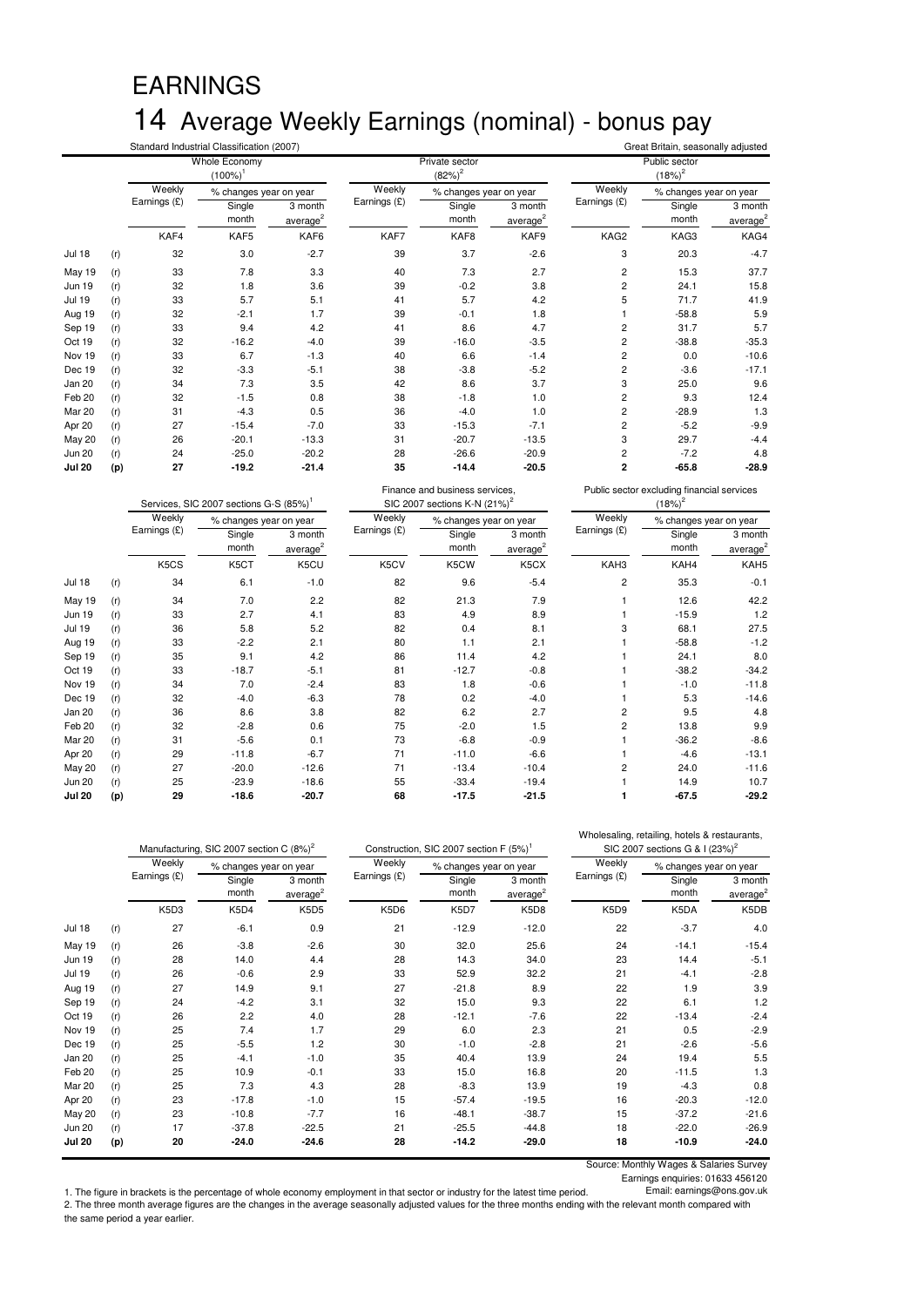### EARNINGS 15 Average Weekly Earnings (nominal) - regular pay<sup>1</sup><br>Standard Industrial Classification (2007) Standard Industrial Classification (2007) Great Britain, seasonally adjusted

|               |     | Whole Economy |                                                    |                                 | Private sector |                                          |                                 | Public sector |                                            |                                 |
|---------------|-----|---------------|----------------------------------------------------|---------------------------------|----------------|------------------------------------------|---------------------------------|---------------|--------------------------------------------|---------------------------------|
|               |     |               | $(100\%)^2$                                        |                                 |                | $(82%)^2$                                |                                 |               | $(18%)^2$                                  |                                 |
|               |     | Weekly        | % changes year on year                             |                                 | Weekly         | % changes year on year                   |                                 | Weekly        | % changes year on year                     |                                 |
|               |     | Earnings (£)  | Single<br>month                                    | 3 month<br>average <sup>3</sup> | Earnings (£)   | Single<br>month                          | 3 month<br>average <sup>3</sup> | Earnings (£)  | Single<br>month                            | 3 month<br>average <sup>3</sup> |
|               |     | KAI7          | KA <sub>I8</sub>                                   | KAI9                            | KAJ2           | KAJ3                                     | KAJ4                            | KAJ5          | KAJ6                                       | KAJ7                            |
| <b>Jul 18</b> | (r) | 489           | 3.2                                                | 2.9                             | 481            | 3.3                                      | 3.0                             | 525           | 2.9                                        | 2.4                             |
| May 19        | (r) | 504           | 3.8                                                | 3.6                             | 496            | 3.8                                      | 3.7                             | 540           | 3.8                                        | 3.5                             |
| <b>Jun 19</b> | (r) | 506           | 4.0                                                | 3.9                             | 498            | 4.1                                      | 4.0                             | 540           | 3.5                                        | 3.9                             |
| <b>Jul 19</b> | (r) | 507           | 3.8                                                | 3.9                             | 499            | 3.9                                      | 4.0                             | 541           | 3.1                                        | 3.5                             |
| Aug 19        | (r) | 508           | 3.6                                                | 3.8                             | 501            | 3.6                                      | 3.9                             | 542           | 3.2                                        | 3.3                             |
| Sep 19        | (r) | 509           | 3.6                                                | 3.6                             | 501            | 3.6                                      | 3.7                             | 544           | 3.4                                        | 3.2                             |
| Oct 19        | (r) | 509           | 3.2                                                | 3.5                             | 502            | 3.2                                      | 3.5                             | 546           | 3.3                                        | 3.3                             |
| Nov 19        | (r) | 510           | 3.2                                                | 3.3                             | 503            | 3.2                                      | 3.3                             | 547           | 3.4                                        | 3.4                             |
| Dec 19        | (r) | 511           | 3.2                                                | 3.2                             | 504            | 3.2                                      | 3.2                             | 548           | 3.3                                        | 3.3                             |
| Jan 20        | (r) | 512           | 2.8                                                | 3.1                             | 504            | 2.7                                      | 3.0                             | 548           | 3.0                                        | 3.2                             |
| Feb 20        | (r) | 512           | 2.8                                                | 2.9                             | 504            | 2.7                                      | 2.8                             | 549           | 3.3                                        | 3.2                             |
| Mar 20        | (r) | 510           | 2.4                                                | 2.7                             | 502            | 2.1                                      | 2.5                             | 550           | 3.5                                        | 3.3                             |
| Apr 20        | (r) | 503           | $-0.1$                                             | 1.7                             | 490            | $-0.9$                                   | 1.3                             | 558           | 3.1                                        | 3.3                             |
| <b>May 20</b> | (r) | 503           | $-0.2$                                             | 0.7                             | 489            | $-1.4$                                   | $-0.1$                          | 565           | 4.8                                        | 3.8                             |
| <b>Jun 20</b> | (r) | 505           | $-0.2$                                             | $-0.2$                          | 492            | $-1.4$                                   | $-1.2$                          | 565           | 4.5                                        | 4.1                             |
| <b>Jul 20</b> | (p) | 512           | 0.9                                                | 0.2                             | 500            | 0.1                                      | $-0.9$                          | 563           | 4.1                                        | 4.5                             |
|               |     |               |                                                    |                                 |                | Finance and business services,           |                                 |               | Public sector excluding financial services |                                 |
|               |     |               | Services, SIC 2007 sections G-S (85%) <sup>2</sup> |                                 |                | SIC 2007 sections K-N (21%) <sup>2</sup> |                                 |               | $(18%)^2$                                  |                                 |
|               |     | Weekly        | % changes year on year                             |                                 | Weekly         | % changes year on year                   |                                 | Weekly        | % changes year on year                     |                                 |
|               |     | Earnings (£)  | Single                                             | 3 month                         | Earnings (£)   | Single                                   | 3 month                         | Earnings (£)  | Single                                     | 3 month                         |
|               |     |               | month                                              | average                         |                | month                                    | average <sup>3</sup>            |               | month                                      | average <sup>3</sup>            |
|               |     | K5DL          | K5DM                                               | K5DN                            | K5DO           | K5DP                                     | K5DQ                            | KAK6          | KAK7                                       | KAK8                            |
| <b>Jul 18</b> | (r) | 472           | 3.2                                                | 2.8                             | 587            | 2.7                                      | 2.4                             | 521           | 2.9                                        | 2.5                             |
| May 19        | (r) | 487           | 3.9                                                | 3.7                             | 608            | 4.3                                      | 4.3                             | 536           | 3.9                                        | 3.5                             |
| Jun 19        | (r) | 489           | 4.2                                                | 4.1                             | 614            | 5.3                                      | 4.7                             | 537           | 3.6                                        | 3.9                             |
| <b>Jul 19</b> | (r) | 490           | 3.8                                                | 4.0                             | 611            | 4.2                                      | 4.6                             | 538           | 3.2                                        | 3.6                             |
| Aug 19        | (r) | 491           | 3.5                                                | 3.8                             | 613            | 4.6                                      | 4.7                             | 539           | 3.2                                        | 3.3                             |
| Sep 19        | (r) | 492           | 3.6                                                | 3.7                             | 616            | 4.6                                      | 4.5                             | 541           | 3.4                                        | 3.3                             |
| Oct 19        | (r) | 493           | 3.2                                                | 3.5                             | 618            | 4.5                                      | 4.6                             | 542           | 3.4                                        | 3.4                             |
| Nov 19        | (r) | 494           | 3.3                                                | 3.4                             | 617            | 4.0                                      | 4.4                             | 544           | 3.4                                        | 3.4                             |
| Dec 19        | (r) | 495           | 3.4                                                | 3.3                             | 619            | 3.9                                      | 4.1                             | 544           | 3.4                                        | 3.4                             |
| <b>Jan 20</b> | (r) | 495           | 3.0                                                | 3.2                             | 616            | 2.5                                      | 3.5                             | 544           | 3.1                                        | 3.3                             |
| Feb 20        | (r) | 495           | 3.1                                                | 3.1                             | 618            | 3.2                                      | 3.2                             | 546           | 3.4                                        | 3.3                             |
| Mar 20        | (r) | 495           | 2.6                                                | 2.9                             | 617            | 2.3                                      | 2.7                             | 547           | 3.5                                        | 3.4                             |
| Apr 20        | (r) | 490           | 0.8                                                | 2.2                             | 615            | 1.5                                      | 2.3                             | 555           | 3.2                                        | 3.4                             |
| <b>May 20</b> | (r) | 491           | 0.8                                                | 1.4                             | 615            | 1.2                                      | 1.7                             | 562           | 4.8                                        | 3.8                             |
| <b>Jun 20</b> | (r) | 492           | 0.6                                                | 0.7                             | 616            | 0.4                                      | 1.0                             | 561           | 4.5                                        | 4.2                             |
| <b>Jul 20</b> | (p) | 498           | 1.5                                                | 1.0                             | 623            | 1.9                                      | 1.1                             | 560           | 4.0                                        | 4.5                             |

|               |     |              | Manufacturing, SIC 2007 section C (8%) <sup>2</sup> |                                 |              | Construction, SIC 2007 section F (5%) <sup>2</sup> |                                 | Wholesaling, retailing, hotels & restaurants,<br>SIC 2007 sections G & I (23%) <sup>2</sup> |                        |                                 |
|---------------|-----|--------------|-----------------------------------------------------|---------------------------------|--------------|----------------------------------------------------|---------------------------------|---------------------------------------------------------------------------------------------|------------------------|---------------------------------|
|               |     | Weekly       | % changes year on year                              |                                 | Weekly       | % changes year on year                             |                                 | Weekly                                                                                      | % changes year on year |                                 |
|               |     | Earnings (£) | Single<br>month                                     | 3 month<br>average <sup>3</sup> | Earnings (£) | Single<br>month                                    | 3 month<br>average <sup>3</sup> | Earnings (£)                                                                                | Single<br>month        | 3 month<br>average <sup>3</sup> |
|               |     | K5DU         | K5DV                                                | K5DW                            | K5DX         | K5DY                                               | K5DZ                            | <b>K5E2</b>                                                                                 | K5E3                   | K5E4                            |
| <b>Jul 18</b> | (r) | 575          | 2.7                                                 | 2.4                             | 588          | 4.2                                                | 5.1                             | 332                                                                                         | 4.5                    | 3.5                             |
| May 19        | (r) | 588          | 2.7                                                 | 2.4                             | 619          | 5.2                                                | 4.5                             | 339                                                                                         | 3.0                    | 2.7                             |
| <b>Jun 19</b> | (r) | 587          | 2.3                                                 | 2.5                             | 620          | 5.2                                                | 5.2                             | 341                                                                                         | 3.4                    | 3.1                             |
| <b>Jul 19</b> | (r) | 589          | 2.4                                                 | 2.5                             | 621          | 5.7                                                | 5.4                             | 342                                                                                         | 3.2                    | 3.2                             |
| Aug 19        | (r) | 593          | 3.0                                                 | 2.6                             | 623          | 5.6                                                | 5.5                             | 343                                                                                         | 2.7                    | 3.1                             |
| Sep 19        | (r) | 592          | 2.5                                                 | 2.7                             | 622          | 5.5                                                | 5.6                             | 343                                                                                         | 3.5                    | 3.1                             |
| Oct 19        | (r) | 594          | 2.7                                                 | 2.8                             | 621          | 5.1                                                | 5.4                             | 339                                                                                         | 1.4                    | 2.5                             |
| Nov 19        | (r) | 596          | 2.9                                                 | 2.7                             | 620          | 3.3                                                | 4.6                             | 340                                                                                         | 1.6                    | 2.2                             |
| Dec 19        | (r) | 596          | 2.8                                                 | 2.8                             | 619          | 2.0                                                | 3.5                             | 340                                                                                         | 1.4                    | 1.5                             |
| Jan 20        | (r) | 593          | 1.7                                                 | 2.4                             | 620          | 2.7                                                | 2.7                             | 344                                                                                         | 2.9                    | 2.0                             |
| Feb 20        | (r) | 596          | 1.9                                                 | 2.1                             | 619          | 2.1                                                | 2.3                             | 343                                                                                         | 2.3                    | 2.2                             |
| Mar 20        | (r) | 590          | 0.9                                                 | 1.5                             | 611          | 1.2                                                | 2.0                             | 339                                                                                         | 1.7                    | 2.3                             |
| Apr 20        | (r) | 570          | $-2.9$                                              | 0.0                             | 564          | $-8.5$                                             | $-1.8$                          | 324                                                                                         | $-3.9$                 | 0.0                             |
| <b>May 20</b> | (r) | 572          | $-2.7$                                              | $-1.6$                          | 561          | $-9.5$                                             | $-5.6$                          | 324                                                                                         | $-4.5$                 | $-2.3$                          |
| <b>Jun 20</b> | (r) | 576          | $-1.9$                                              | $-2.5$                          | 570          | $-8.1$                                             | $-8.7$                          | 329                                                                                         | $-3.4$                 | $-3.9$                          |
| <b>Jul 20</b> | (p) | 585          | $-0.6$                                              | $-1.7$                          | 592          | $-4.8$                                             | -7.5                            | 336                                                                                         | $-1.7$                 | $-3.2$                          |

1. Estimates of regular pay exclude bonuses and arrears of pay.

Source: Monthly Wages & Salaries Survey<br>Earnings enquiries: 01633 456120

2. The figure in brackets is the percentage of whole economy employment in that sector or industry for the latest time period. Email: earnings@ons.gov.uk

3. The three month average figures are the changes in the average seasonally adjusted values for the three months ending with the relevant month compared with the same period a year earlier.